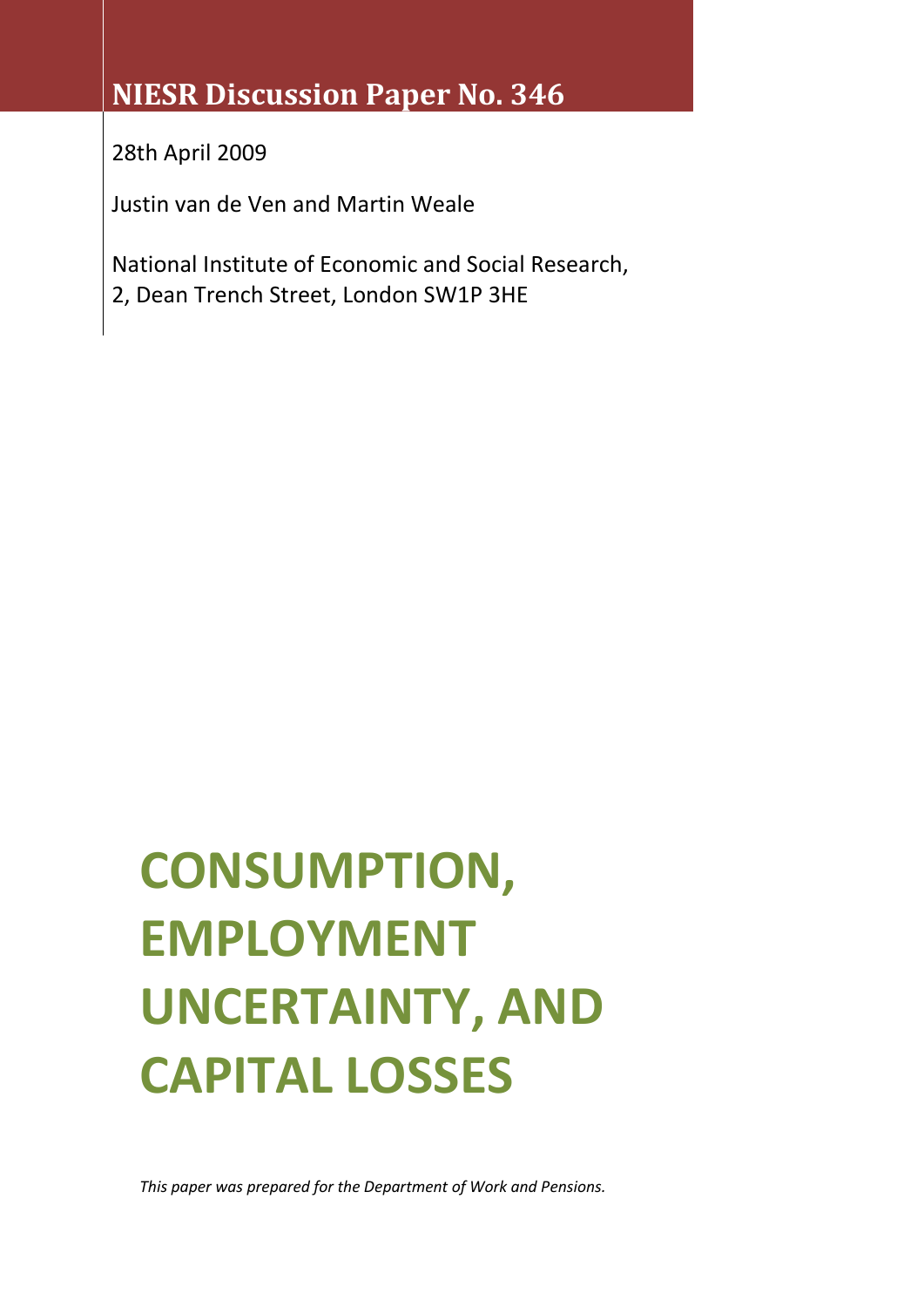Consumption, Employment Uncertainty, and Capital Losses

## **Introduction**

From a household point of view the two major changes associated with the economic disruption of the last eighteen months are, first, that the unemployment rate and presumably the risk of unemployment have risen sharply, and secondly, that there have been large declines in asset prices. It is obviously not possible to say how far either of these changes is permanent, but there is a risk that steady state unemployment may increase, at least for a substantial period of time. Equally, given that asset prices in 2007 were unusually high, it seems most unlikely that they will rapidly recover to the levels of two years ago. This study explores the implications of these two changes for household behaviour.

The analysis is conducted using the National Institute Benefit and Tax Model (NIBAX) made available to the Department for Work and Pensions and HM Revenue and Customs. NIBAX is a simulation model of household behaviour, which operates on the assumption that households plan for the future. This planning is considered to take account of the framework of taxes and benefits that exists, in the light of practical considerations regarding the uncertainty of the future, and the importance of credit constraints. Thus the results tell us how people would behave if they did understand their economic environment and planed rationally for an uncertain future.

The structure of this paper is as follows. First, we provide an outline description of the NIBAX model. We then discuss the simulation framework and present simulation results. It turns out that the effects of capital losses depend very much on whether labour supply is exogenous and this is illustrated. Finally conclusions are drawn.

# **The NIBAX Model**

## *The Model as a Whole*

The core of the model is that households plan ahead, choosing their labour supply and their consumption to maximise the present discounted sum of future welfare, in the light of an uncertain future life-span. Households' decision-making is strongly influenced by the fact that current decisions affect welfare in future years. Very obviously, saving reduces current consumption and thus current utility but increases expected future utility. The consumption/saving decision reflects this balance between current and future enjoyment. Less obviously, but also importantly, we find that labour supply patterns can be understood only on the assumption that people's future earnings potential is affected by their current labour supply. Early in the working life (aged 20-35) it is difficult to understand why many people work full-time when their current wages are relatively low, without the assumption that labour supply today raises future earnings prospects and thus future consumption. Thus the work/leisure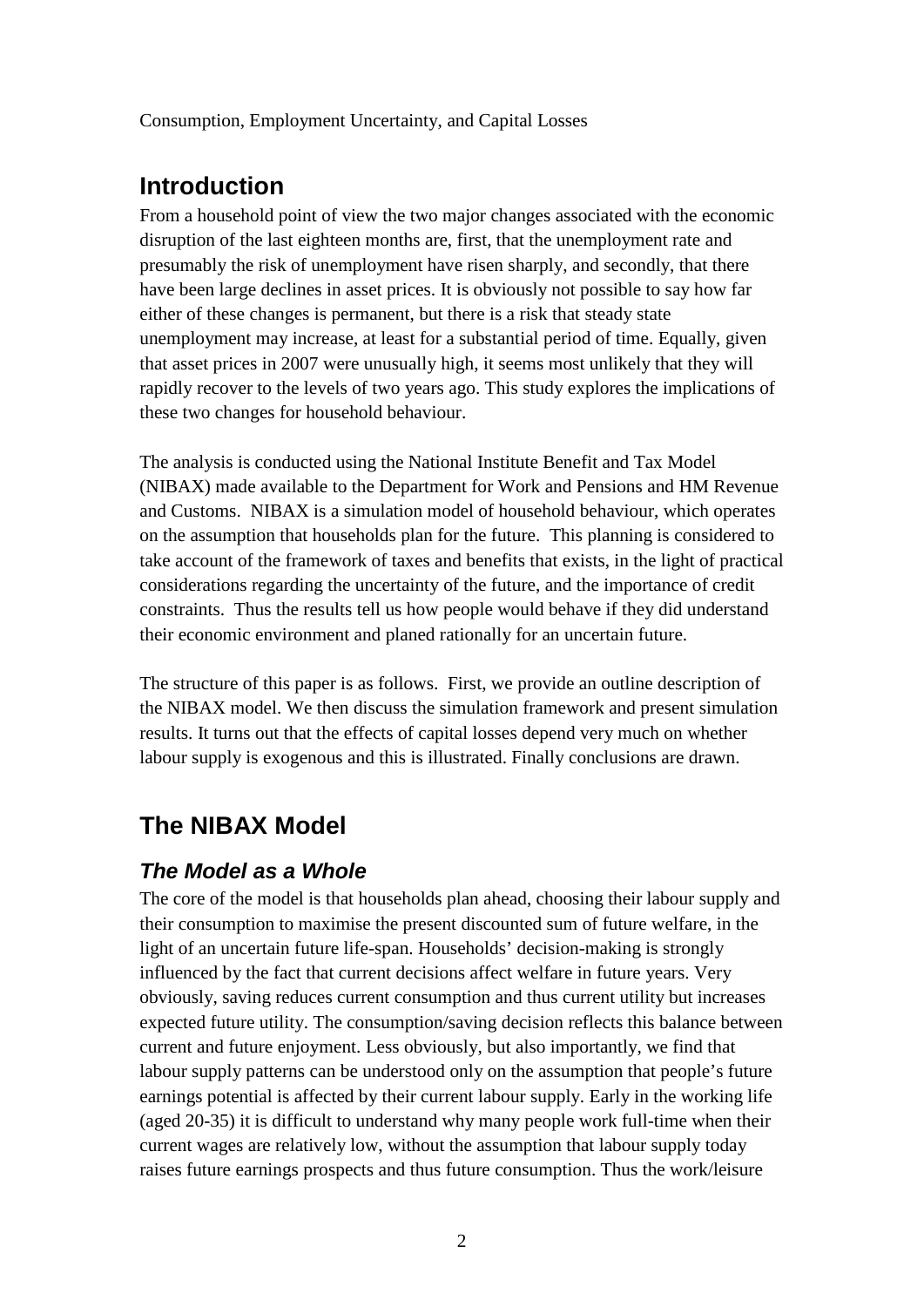decision that people make is assumed to be influenced by their assessment of the benefits, in terms of future earnings of current work as well as by the more obvious disutility associated with current work.

If the future implications of any particular choice were clear and certain then it would be a reasonably simple matter to calculate the optimal choice of each household at each point in time. But the most that can be identified is the random process driving wage income. People need to make their choices in recognition of their ignorance about what the future will bring both in terms of their earnings potential and with respect to the length of their life.

People's calculations are made on the assumption that they understand the tax and benefits system as it is at present, and that they are confident that current arrangements will, with suitable indexation, be maintained.

Given these assumptions, NIBAX is able to address the decision making problem by working backwards from an assumed maximum possible life-span of one hundred and ten years. Since it is assumed that people do not plan to leave legacies, consumers consume all of their income and wealth in the last possible year of their lives. In the year prior to their last possible year of life, they maximise their expected welfare over both the current and succeeding year, taking account of the fact that they may not survive to the last possible year of life. Working backwards again, at age one hundred and eight, people choose their consumption to maximise the discounted welfare that they derive from the current year, and from the possibilities open to them should they survive into the next year. Fortunately it is possible to address the problem recursively, considering only two adjacent years at a time, and for this reason the problem is tractable.

In old age people have to decide only on how much of their resources (wealth and income taken together) so consume in the current period and how much to save up for the future. While we assume that retirement is a choice people make in the face of the incentives to which they are subject, the reality is that very few people work beyond the age of seventy, and we treat that as a *de facto* compulsory retirement age. People younger than this, therefore, have to make choices about both labour supply and consumption. Nevertheless the same recursive approach can be adopted. In the light of their current circumstances, which include cumulated wealth and current earning power, people choose how much to consume, and whether to work full time, part time or not at all.

An important feature of NIBAX is that it simulates the behaviour of a large number of households (five thousand in our simulations) over their life courses and spread out over the income distribution. This means that it provides simulations for households at all points on the income distribution and at all ages. The overall impact of any disturbance to the economy can then be calculated by aggregating these individual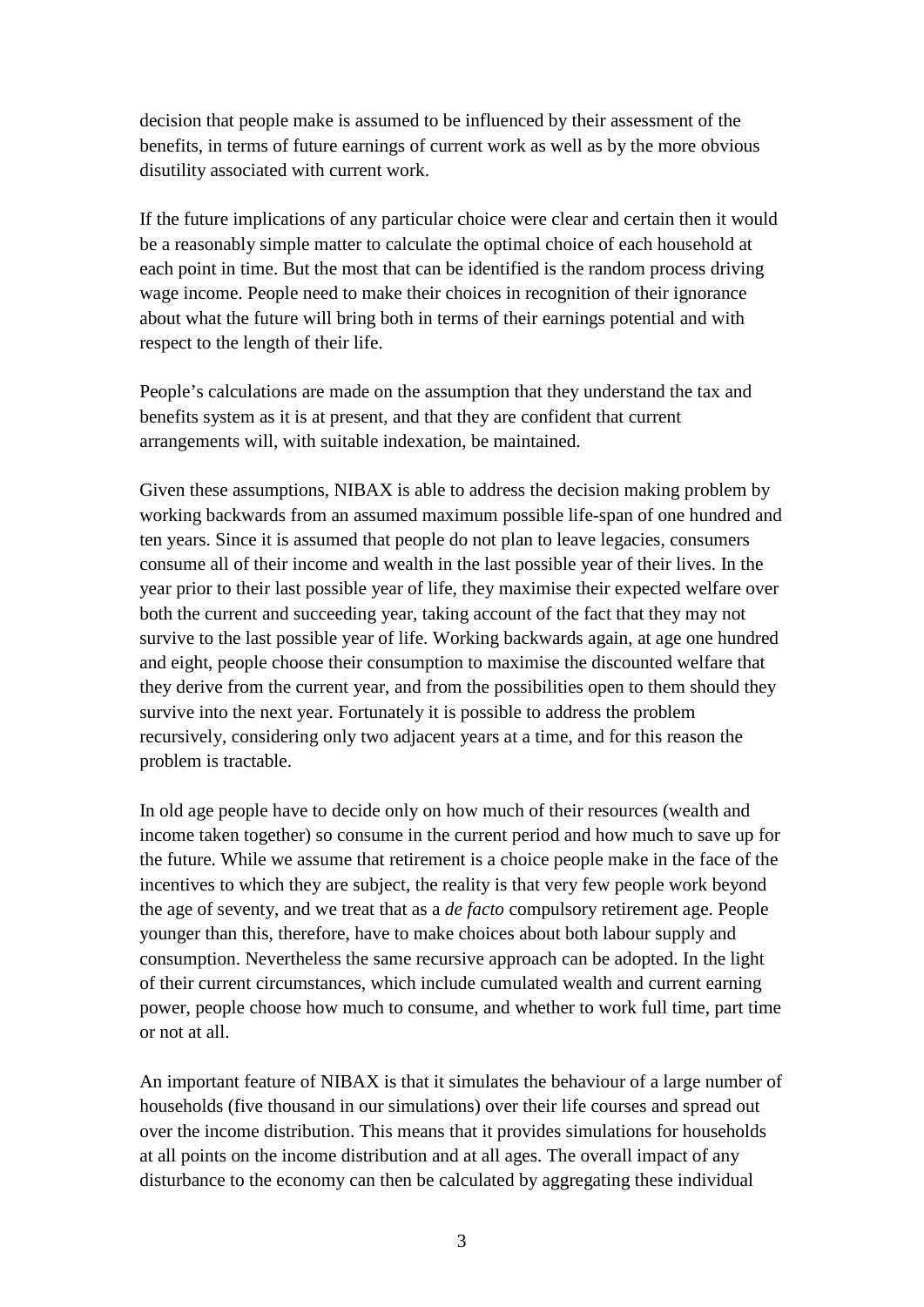effects, taking due account of the number of households present by age in the actual population. Thus the model is both micro-economic and macro-economic. It allows us to explore both the distributional effects and the aggregate consequences of any changes. In this respect it has a substantial amount in common with conventional micro-simulation models (e.g. Immervoll *et al.* 2007). But unlike such models it represents people's responses to changes in their expectations regarding the future economic environment.

A detailed non-technical description of the model and some applications is provided by Van de Ven and Weale (2009). This provides full information on the choice of model parameters and the capacity of the model to match observed data. A more detailed technical account of an earlier version of the model is offered by Sefton, van de Ven and Weale (2008).

## *Unemployment*

Models of this type focus on supply conditions and inevitably therefore do not reflect the sort of sharp down-turn in demand that economies such as the United Kingdom have experienced during the last year. In this modelling approach unemployment as a choice that people make; if the wage that they are offered is too low, then they will choose not to work. Nevertheless, it is possible to represent general labour market conditions and the impact of changes to general labour market conditions by assuming that there is a given exogenous chance that any one person will receive a wage offer that is sufficiently low to ensure that they will choose not to work. An exogenous increase in the chance of receiving such a low-wage offer then, represents the impact of a deterioration in economic conditions such as has recently been experienced.

In broad terms, we can identify the likely effects of a labour market deterioration by simulating a shock to the probability of a low-wage offer as described above. In this context, savings decisions are influenced by two factors. First, the increase in risk described by an increased probability of a low-wage offer provides an incentive for people to undertake more precautionary saving. Precautionary saving is a form of self insurance, where people put money aside for a "rainy day". In the behavioural framework upon which our simulations are based people balance the chance of needing resources for precautionary purposes, against the loss of welfare from giving up immediate consumption.

Secondly, people save to provide for their retirement (life-cycle saving). In contrast to the precautionary motive described above, the incentive to save for life-cycle purposes is reduced by an increase in the probability of a low wage offer, because this type of change to the economic environment reduces expected life-time income. The impact of this may be magnified if state retirement benefits are unchanged because life cycle saving is needed only to support the retirement spending that people want to undertake over and above what can be financed by state benefits. This motive is likely to depress saving more than in proportion to the coincident fall in life-time income.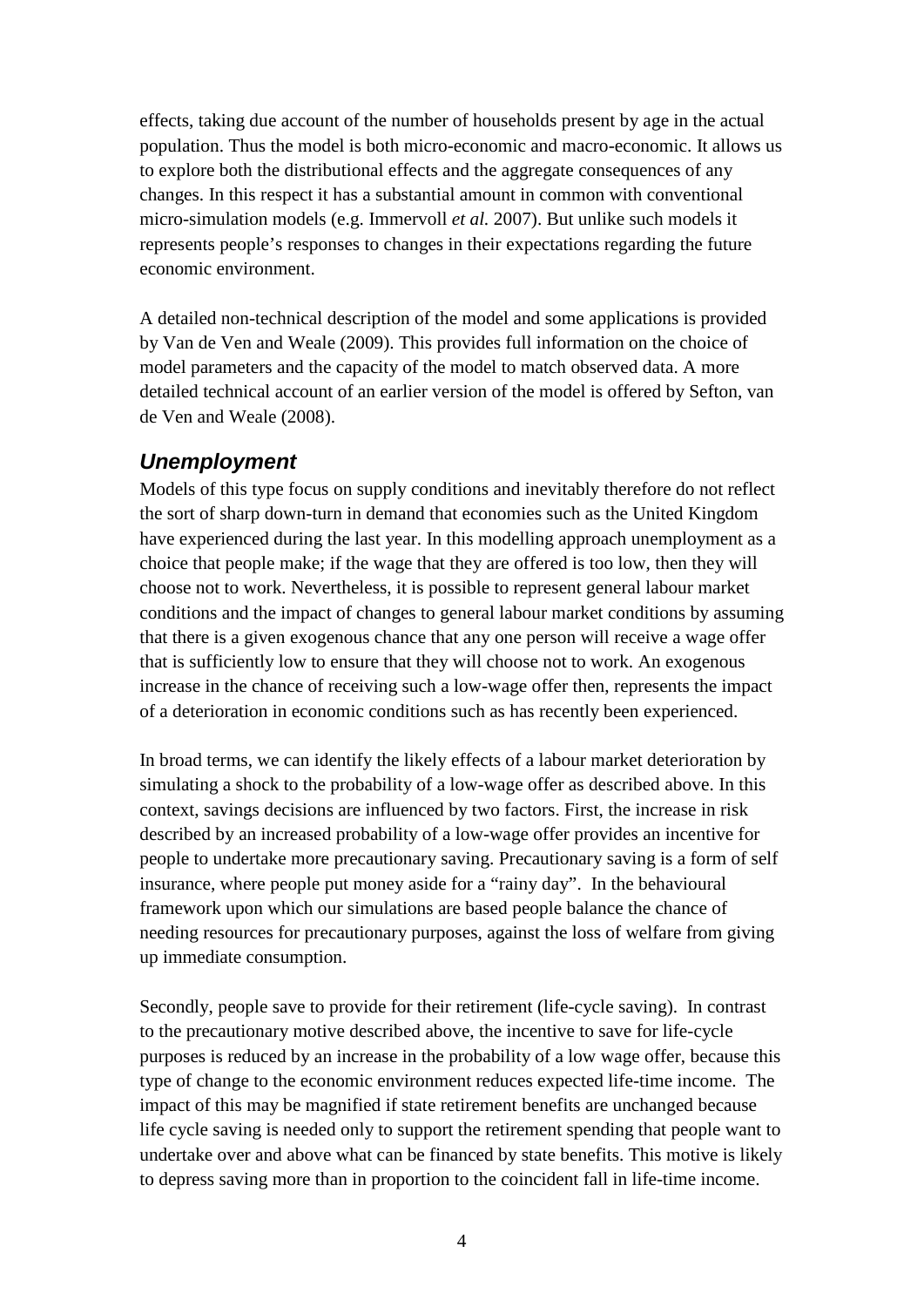A separate question, for which it is harder to come to clear *a priori* view, but which the simulations can identify, is the impact of an increased risk of unemployment on retirement choices. If people simply were poorer throughout their life-times as a result of an increased risk of unemployment, it is not clear that this would have any impact on retirement behaviour. But with reduced opportunities for work, it is possible that people may be keen to seize the opportunity to work when it appears, and thus extend their working lives so as to offset the impact of increased chance of low-wage job offers.

### *Capital Losses*

As explained above, saving is motivated by both precautionary and life-cycle factors. Capital losses of the type experienced since the start of the financial crisis in the summer of 2007 will lead to increased saving and reduced consumption as people try to offset some of their losses. They will also lead to increased labour supply; in effect people respond to their losses by cutting back on consumption of leisure as well as consumption of goods as a response to their losses.

The effect of wealth and thus of capital losses on consumption is well documented at a macro-economic level (Lettau and Ludvigson, 2004, Davis and Barrell, 2007). But the impacts shown in such studies are the aggregates of the individual effects which NIBAX identifies. It is, of course, possible to aggregate the outcome shown in NIBAX and to compare this with the macro-economic evidence.

This increased labour supply is likely to be particularly noticeable among people towards the top of the wealth distribution. The retirement pattern is U-shaped as a function of wealth. People with low levels of income and wealth are able to retire early, relying on the Minimum Income Guarantee once they reach sixty and, before they are old enough to qualify for that, possibly on invalidity benefit functioning as a very early retirement scheme. People with high levels of wealth can afford not to work. It is those in the middle of the distribution who tend to retire later than those at either end of the income/wealth distribution.

Capital losses obviously have little impact on people with low levels of wealth. Their retirement behaviour is scarcely affected by such losses because they have almost no capital to lose. Otherwise we should expect to see some degree of postponed retirement as a result of capital losses. The impact of these losses on labour supply is likely to increase with the amount of those losses.

# **The Simulation Framework and Impact Effects**

It is clear from the account above that people's responses to any disturbance will depend on their circumstances ahead of that disturbance and on their age at the time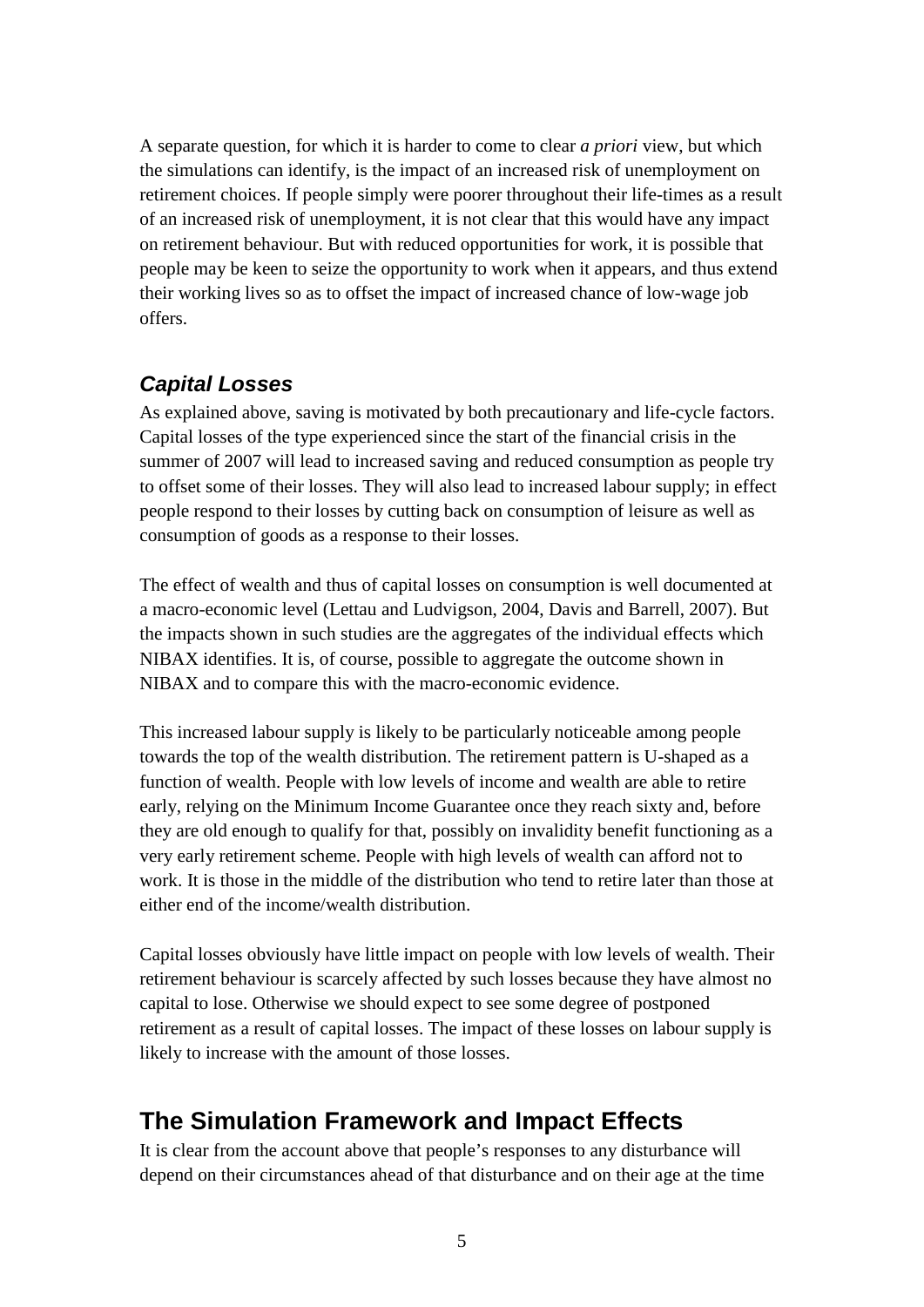that the disturbance occurs. We cannot, therefore, with a single simulation of NIBAX, identify the impact of a change in the risk of a low-wage offer or of unexpected capital losses. The behaviour of someone at age forty in an economy with a high risk of a low-wage job offer will depend on whether they have lived all their life in such an environment or on whether they had, up to the age of thirty-nine lived and expected to live in an economy with a low risk of a low-wage job offer.

So as to keep the number of simulations to manageable proportions, we carry out simulations at only a small number of different ages. We examine the effects of labour market shocks on people aged twenty, thirty, forty, fifty and sixty; we use these to calculate the macro-economic impact of these shocks by drawing on data from the 2008 Labour Force Survey showing the number of households classified by the age of the household head. We assume that the behaviour of the twenty-year old household represents that of households under twenty-five, the thirty-year old household represents the behaviour of household aged twenty-five to thirty-four and so on with the sixty-year old household representing the behaviour of households aged fifty-five to sixty-nine since everyone is assumed to have retired by age seventy.

These assumptions allow us to weight up the effects of the shock so as to identify the economy-wide average effect of the disturbance. It should be stressed that the aggregation is approximate but nevertheless it provides a valuable way of assessing the plausibility of the outcome.

The assessment of the effects of capital losses is similar. However, since people are assumed to start their working lives at age twenty with no savings, capital losses at this age have no effect. On the other hand retired people do have savings and their consumption is affected by capital losses. Thus when we look at capital losses we include an additional simulation for seventy-year olds; we assume this summarises the behaviour of all households with heads aged sixty-five and older, with the simulation for sixty-year olds representing only the behaviour of people between ages fifty-five and sixty-four.

The magnitudes of the shocks that we look at are to some extent arbitrary. The results are based on the simulation of a cohort of five thousand households. But once we look at particular ranges in the income and wealth distribution the results may be affected by random variations. This is particularly true once we look at old people, because the size of the cohort declines through simulated mortality. For this reason it is sensible to look at the impact of fairly large changes. We therefore look at the impact of an increase in the risk of a low-wage offer. For single people this rises from 27% in the base to 33% in the perturbed simulation. For couples this rises from nought in the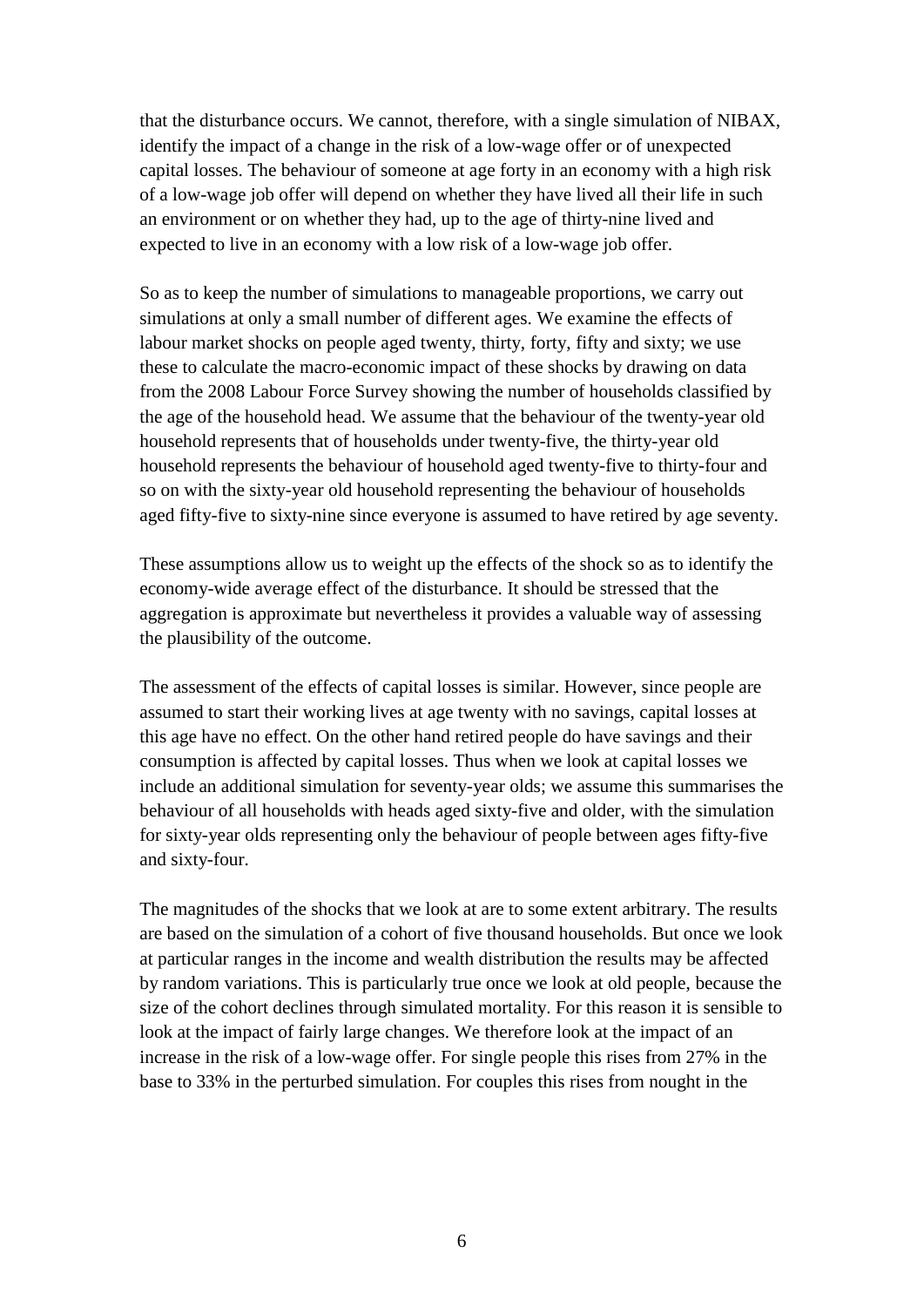base to 6% in the perturbation<sup>[1](#page-6-0)</sup>. We explore the effect of a uniform 35% loss applied to all gross assets owned by households, but not to their liabilities.

We focus our detailed analysis of the results on people at ages twenty, forty and sixty for the labour market disturbance and at ages forty and sixty for capital losses, looking at the implications for consumption, labour supply and wealth. For reasons of clarity we present figures only for the bottom, middle and top quintiles defined by ranking of aggregate disposable income earned prior to age sixty five in the base run. However, it should be stressed that these are only a small part of the full set of simulation results generated by the model and results for other variables or for the other ages at which we have produced simulations are also available. Despite the fact that we limit our detailed analysis to two or three ages, all five ages are used in the calculation of the macro-economic effects as indicated above.

# **Simulation Results**

## *A Reduction to Employment Opportunities*

The reduction in employment opportunities is modelled as a six percentage point increase in the chance of a low-wage offer. Households that receive a low-wage offer are assumed to choose not to work. Thus, this represents the impact of a six percentage point increase in involuntary unemployment. The analysis is conducted on the assumption that the shock was not anticipated prior to its occurrence, and was considered to be a permanent change to the labour market after it occurred.

The first, and most general point to recognise in interpreting the results, is that the six percentage point increase in the risk of a low-wage job offer does not mean an equal reduction in employment. Labour supply is assumed to be sensitive to people's preferences for leisure and consumption. Once people know that the risk of receiving an unfavourable employment offer has increased, they are more likely to work in those periods when they do not receive low wage offers. People react to reduced employment opportunities by making more of those opportunities that they do have. This has the consequence that people are more likely to choose full-time than parttime work when they do have jobs. We consequently examine both the change to the proportion of people employed, and the percentage change to labour input as a function of age.

#### *The Macro-economic Impact*

The macro-economic impact is summarised in table 1. We can see that, averaged over the whole population both the proportion of people employed and the input of labour

<span id="page-6-0"></span> $<sup>1</sup>$  People can be employed full time, part time or not at all. For couples there are six employment</sup> combinations. If the chance of an individual receiving a low-wage offer is 27%, the chance that both members of a couple receive such offers is 7%. Thus the enhancement of employment prospects for couples is not as great as the simple comparison between nought and 27% suggests.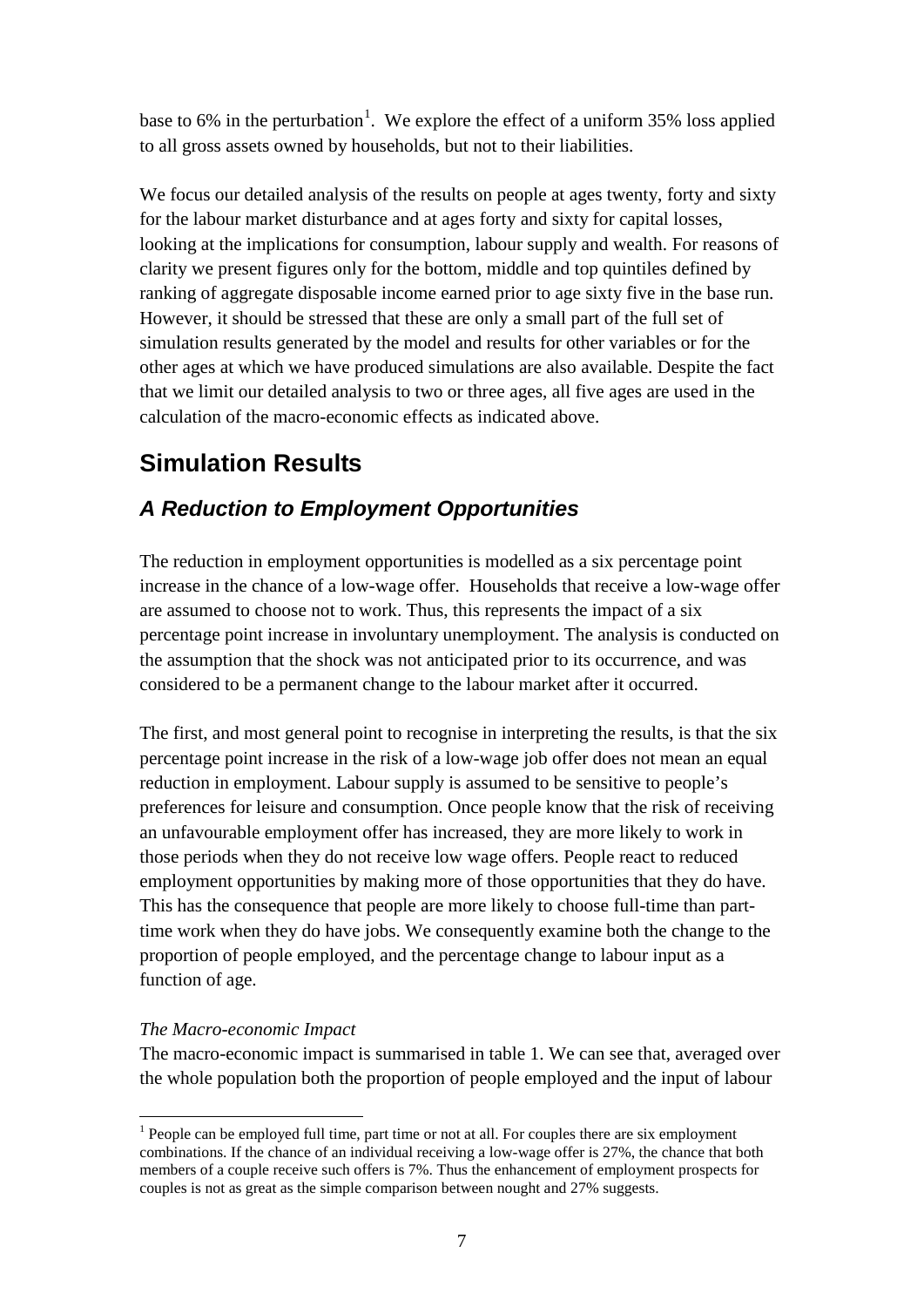time decline by about 6%. The reduction in net household income and in consumption is only about a quarter of this. This reflects the fact that labour supply rises as a natural response to reflect reduced opportunities. People make more of the opportunities that they do have. It also reflects the fact that labour income is not the only source of household income. Benefit receipts rise to compensate for the loss of labour income, and pension income and income from property are unaffected in the short term.

The fact that the income and consumption changes are almost exactly in balance is not the consequence of any constraint on our model. Indeed since people respond differently at different ages, it might not be observed if the population structure were very different from that shown in the Labour Force Survey.

| Table 1 The Effect of a Six Per Cent Increase in the Risk of a Low Age Offer on Aggregate |
|-------------------------------------------------------------------------------------------|
| <b>Employment, Income and Consumption</b>                                                 |

| <b>Change in Proportion of Population</b>   | $-6.05\%$ |
|---------------------------------------------|-----------|
| Employed                                    |           |
| Change in Time Spent in Work                | $-5.47\%$ |
| <b>Effect on Aggregate Household Income</b> | $-1.42\%$ |
| <b>Effect on Aggregate Consumption</b>      | $-1.42\%$ |

#### *Impacts by Age and Welfare Quintile*

In Figure 1 we see the effect on the proportion of people who are employed of reduced employment opportunities for the whole of people's working lives. We present results for three groups of people, the 20% of the population with the lowest life-time income in the base run (the bottom quintile), the 20% group in the middle of the life-time income ranking (the middle quintile), and the top 20% when ranked by life-time income (the top quintile). We can see that, up to the age of about fifty the proportion of the population employed declines roughly in line with the reduced labour market opportunities. The numbers are not exact because the model relies on simulation of a panel of households subject to random shocks; as a consequence random disturbances are present in the results. Figure 2 points to a larger reduction in employment time for the bottom quintile than for the other quintiles. But beyond the age of fifty the experiences of the three quintiles represented diverge sharply on both measures.

Fewer employment opportunities make the bottom quintile more likely to drop out of the labour market; this appears as a sharp reduction in the proportion of total time which they devote to employment. This is attributable to the influence that labour market experience has on wages earned. As experience tends to increase future wages, the overall labour market attachment of people on low incomes is weakened when the probability of involuntary unemployment rises. This reduced incentive to supply labour becomes most evident as households near retirement, particularly about the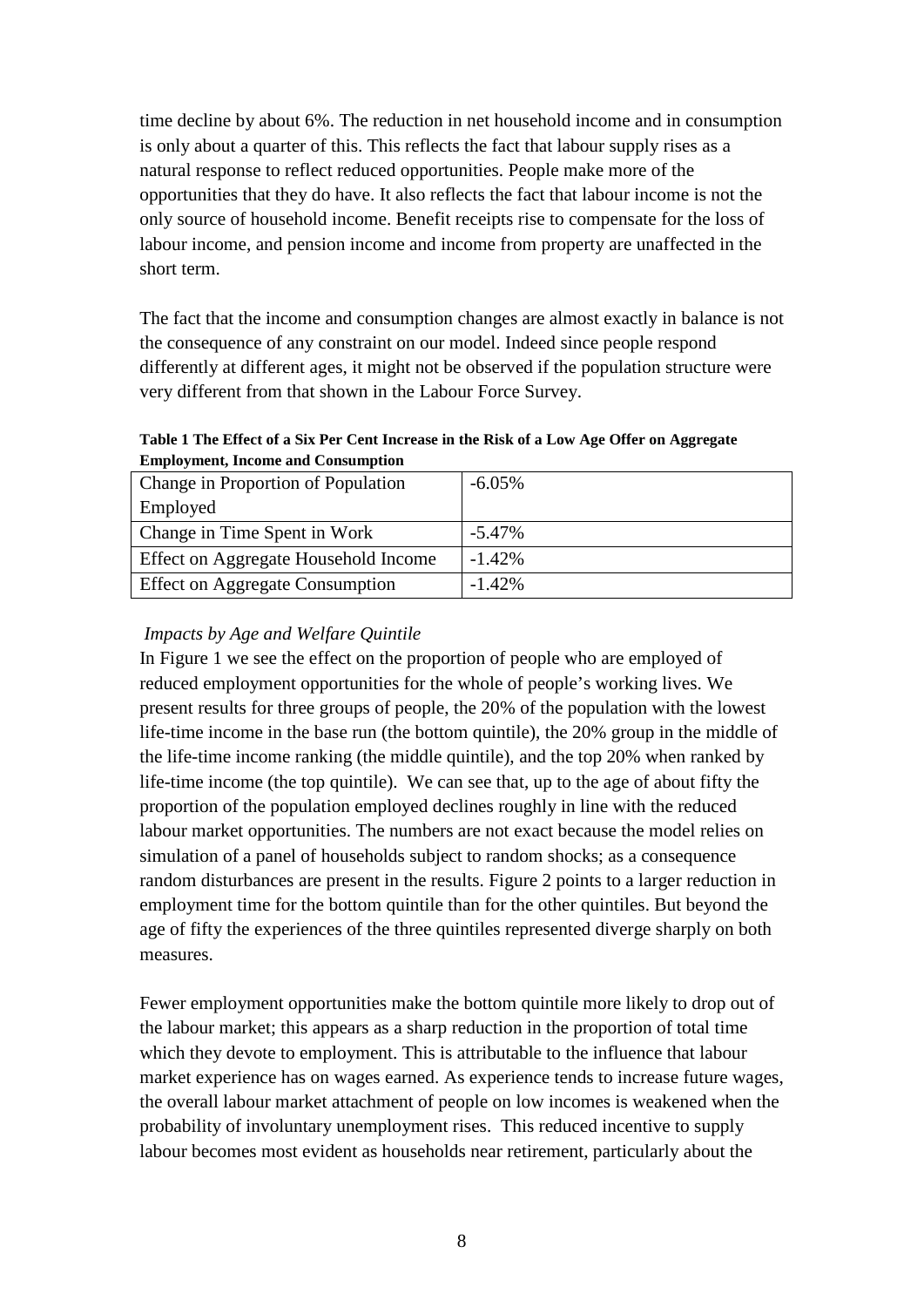time that they become eligible to the Guarantee Credit (age sixty). Only very late in working life, when very few people work anyway does this effect fade away.

By contrast people in the top quintile do not have the prospect of support from the Guarantee Credit, at least to finance the scale of consumption to which they have become accustomed. To make up for reduced employment opportunities earlier in life they increase their labour supply so as to reduce the impact of worsened labour market conditions on their capacity to save for retirement. At the very end of possible working life there is actually an increase in the proportion of time allocated to employment, although it has to be remembered that total employment time by this stage in life is very low. Not surprisingly the experience of the middle quintile is a balance of these two pressures and the proportion of people employed in this group lies between the other two.

Lower employment opportunities mean lower incomes and thus less consumption. At any given rate of return on savings, life-time household consumption depends only on labour and social security income. Social security payments are not affected by the labour market shock, except in the sense that people who receive low wage offers become entitled to state benefits. But over the life time benefits are a much more important component of total income for the bottom quintile than for the middle and top quintiles. Thus the consumption of this quintile is affected less than the other quintiles. This can be seen in Figure3.

The age profile of the fall in consumption shows a U shaped trend for all three population quintiles. Early in the working lifetime, this reflects a preference to put off suffering a fall in consumption until later ages. Toward the end of the lifetime, it reflects the fact that most households have spent all of their liquid wealth, and live year to year on the annual income they receive from their pension annuity and state retirement benefits. The general preference to put off the suffering a fall in consumption indicates that life-cycle motives tend to trump precautionary concerns. This result depends crucially upon the rates of return that are assumed to accrue to savings, the rate of time preference in consumption, and the age specific rates of mortality. Put another way, simulated households prefer to put off the fall in consumption that is implied by reduced lifetime incomes because they are impatient, and because falls in consumption later in life are mitigated by the possibility of early mortality.

Finally in Figure 4 we show the impact on total wealth. Not surprisingly, the wealth of the top quintile is most affected, for the simple and obvious reason that this quintile holds much more wealth than the other cohorts. But it is also noteworthy that early in life there are small but clearly noticeable increases in wealth. These represent increased precautionary saving as a response to the increased risk of unemployment. The effect is most marked with the bottom quintile. The reason is that the other quintiles save more as a matter of course and are able, after a fairly short period, to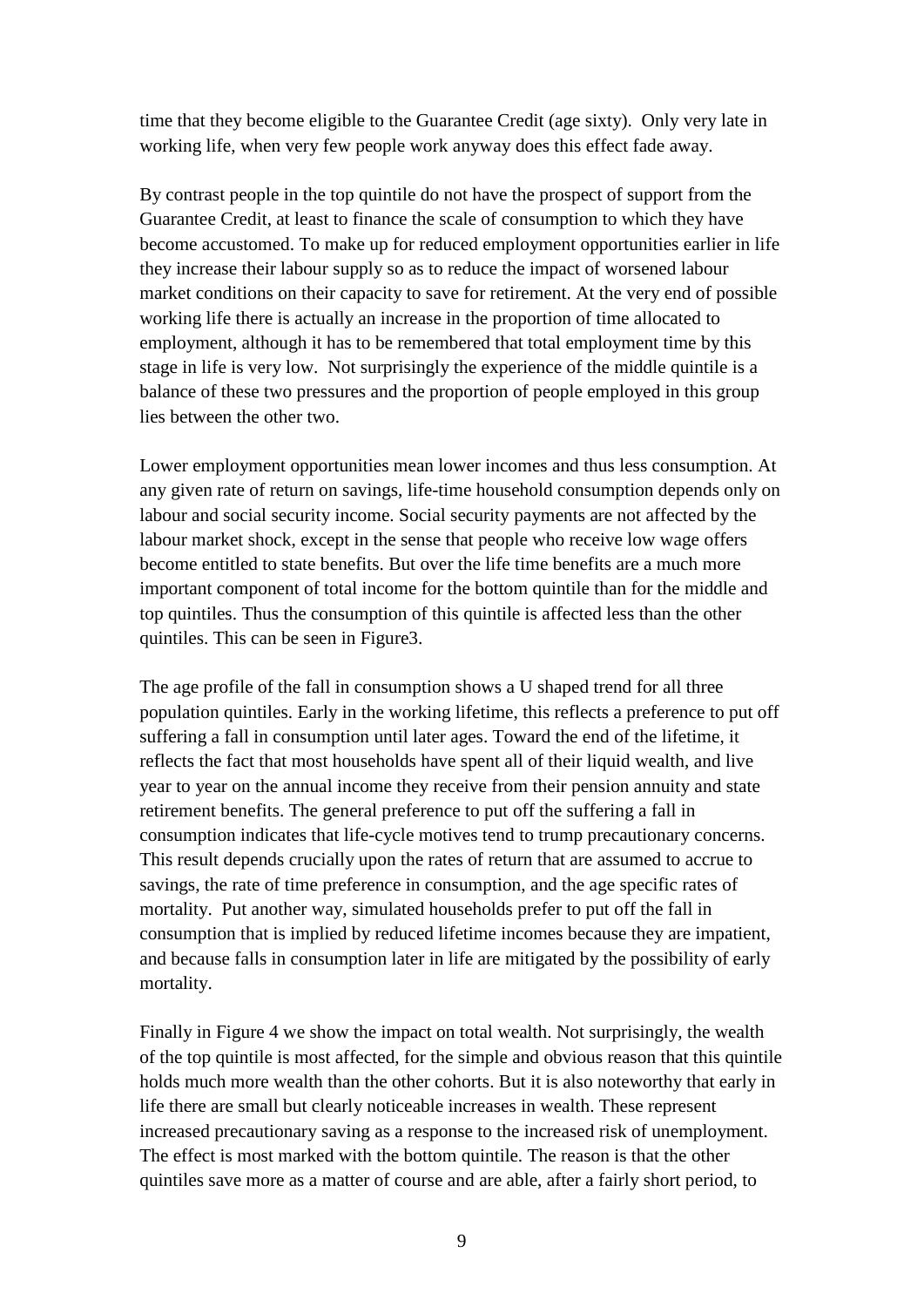draw on their liquid savings to meet precautionary demands. Since the bottom quintile saves very little, a substantially increased precautionary need can be met only out of increased saving and not out of existing saving.

We have limited ourselves to displaying a small number of the outputs from the model. However one item not displayed is worthy of attention. It was mentioned above that, because state benefits contribute to household income, and because supply of labour is endogenous, income does not change in line with employment opportunities *pari passu*. In the first five years of working life, for the bottom quintile net income declines by an average of 1.20% of base consumption, while consumption declines by 1.83%. Similar figures apply for the middle and top quintiles. This creates the margin by which young people increase their wealth holdings early in life and illustrates the difference between the change in the proportion employed and the change in income of any group of working age.

Figures 5 to 8 show similar outcomes, on the assumption that the labour market disturbance happens at age 40 and was unanticipated before then. The effect on the proportion of the population employed beyond the age of 40 is not very different from that if the disturbance occurred at the start of their working lives. But the impact on consumption is plainly more muted; the reason for this is easy to understand. People have saved up between ages 20 and 40 on the assumption that base case labour market conditions would continue for the rest of their lives. When labour market conditions worsen they have larger savings than they would have, had they spent their whole lives in the economy with fewer employment opportunities. Thus their natural response is to enjoy the benefits of this extra past saving. Since the disturbance is expected to be permanent, the natural thing is to allocate it across all of their remaining lives rather than fritter it away in the short term.

A consequence of finding that they have too much wealth at the age of 40 means that, although life has become riskier, there is no need for extra precautionary saving. Thus we do not see the initial extra saving which is present when the disturbance occurs at age 20.

These effects are more pronounced if we look at the effects of a disturbance occurring at age 60 shown in figures 9 to 12. Consumption is much less affected because labour income is a relatively unimportant source of finance for the remaining life-time consumption of 60-year olds. The impact on labour supply differs much less across quintiles than it does after disturbances earlier in life.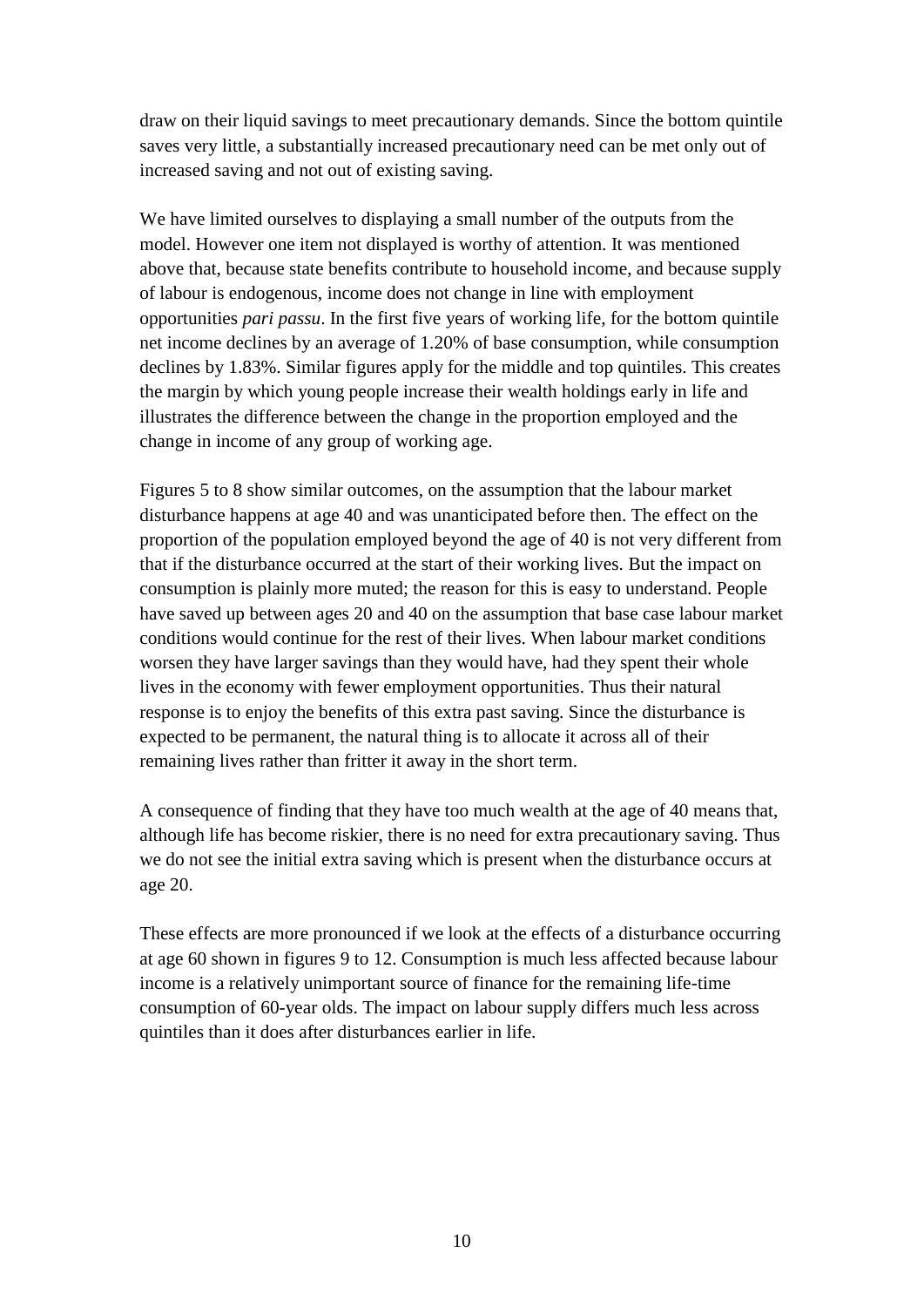

**Figure 1 The Effect of Reduced Employment Opportunities at Age 20 on the Proportion of People Employed**

**Figure 2 The Effect of Reduced Employment Opportunities at age 20 on Time Spent in Employemnt**

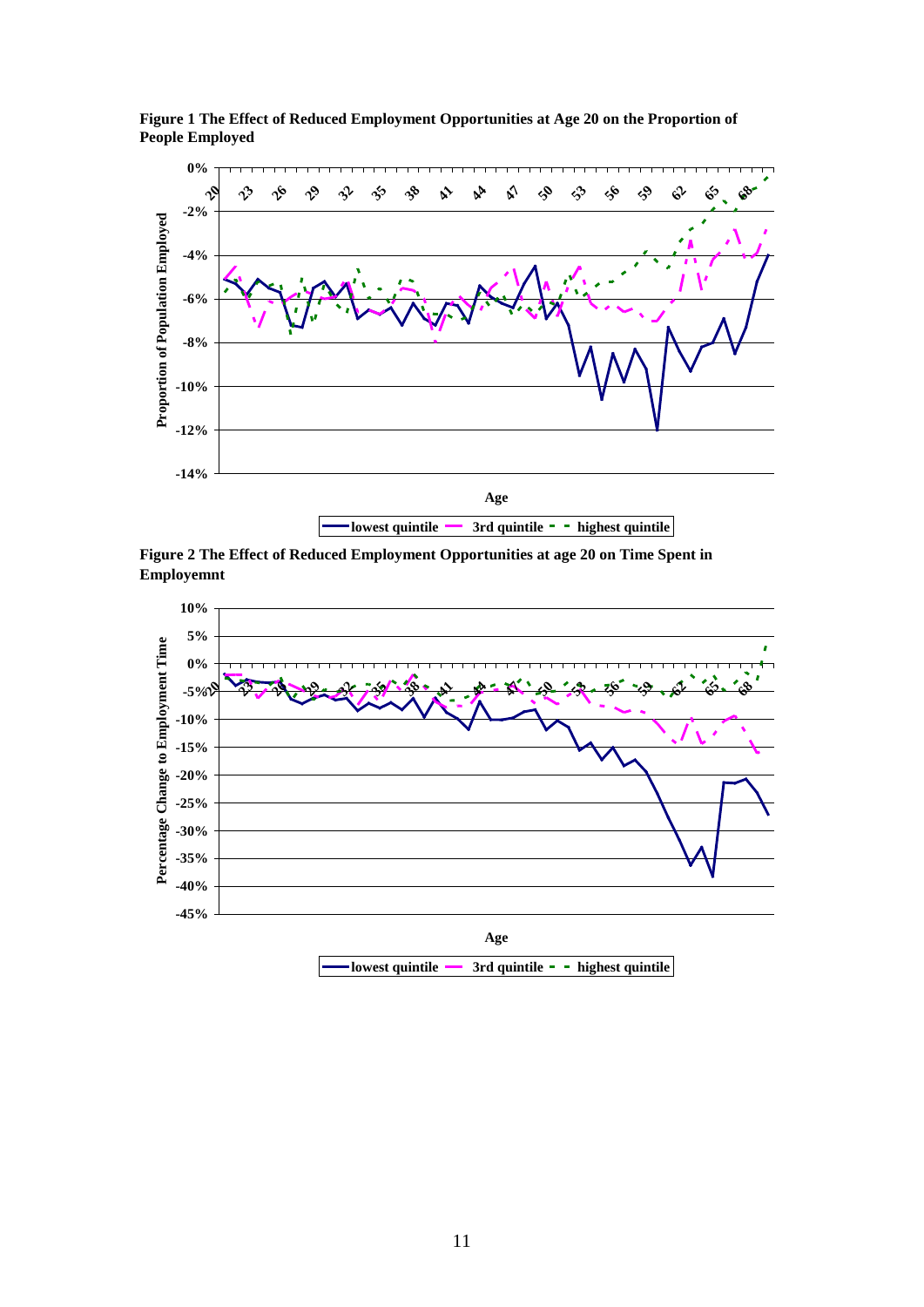

**Figure 3 The Effect of Reduced Employment Opportunities at age 20 on Consumption**

**Figure 4 The Effect of Reduced Employment Opportunities at age 20 on Wealth**

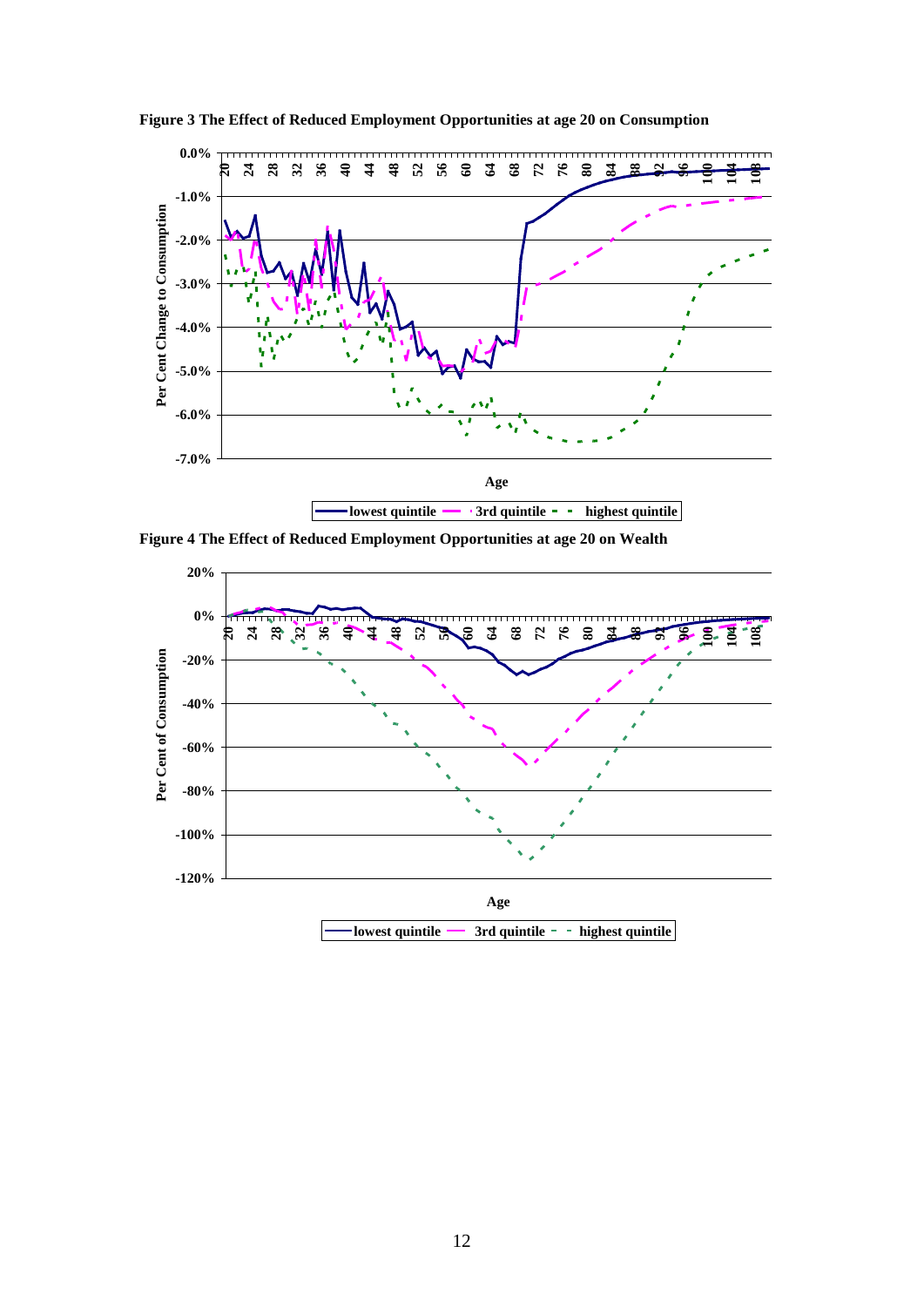

**Figure 5 The Effect of Reduced Employment Opportunities at Age 40 on the Proportion of People Employed**

**Figure 6 The Effect of Reduced Employment Opportunities at Age 40 on the Proportion of Total Time Allocated to Employment**

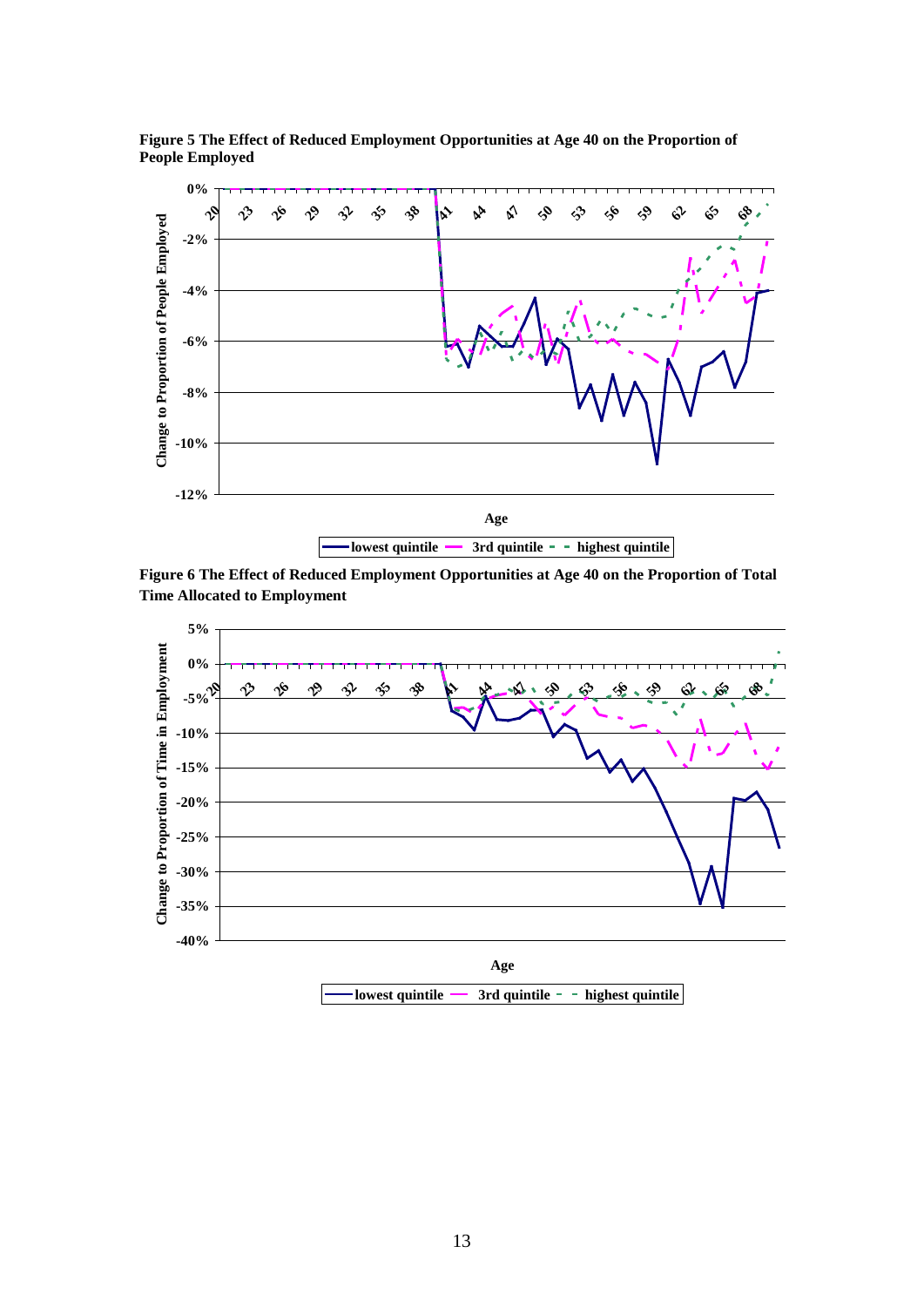

**Figure 7 The Effect of Reduced Employment Opportunities at age 40 on Consumption**

**Figure 8 The Effect of Reduced Employment Opportunities at age 40 on Wealth**

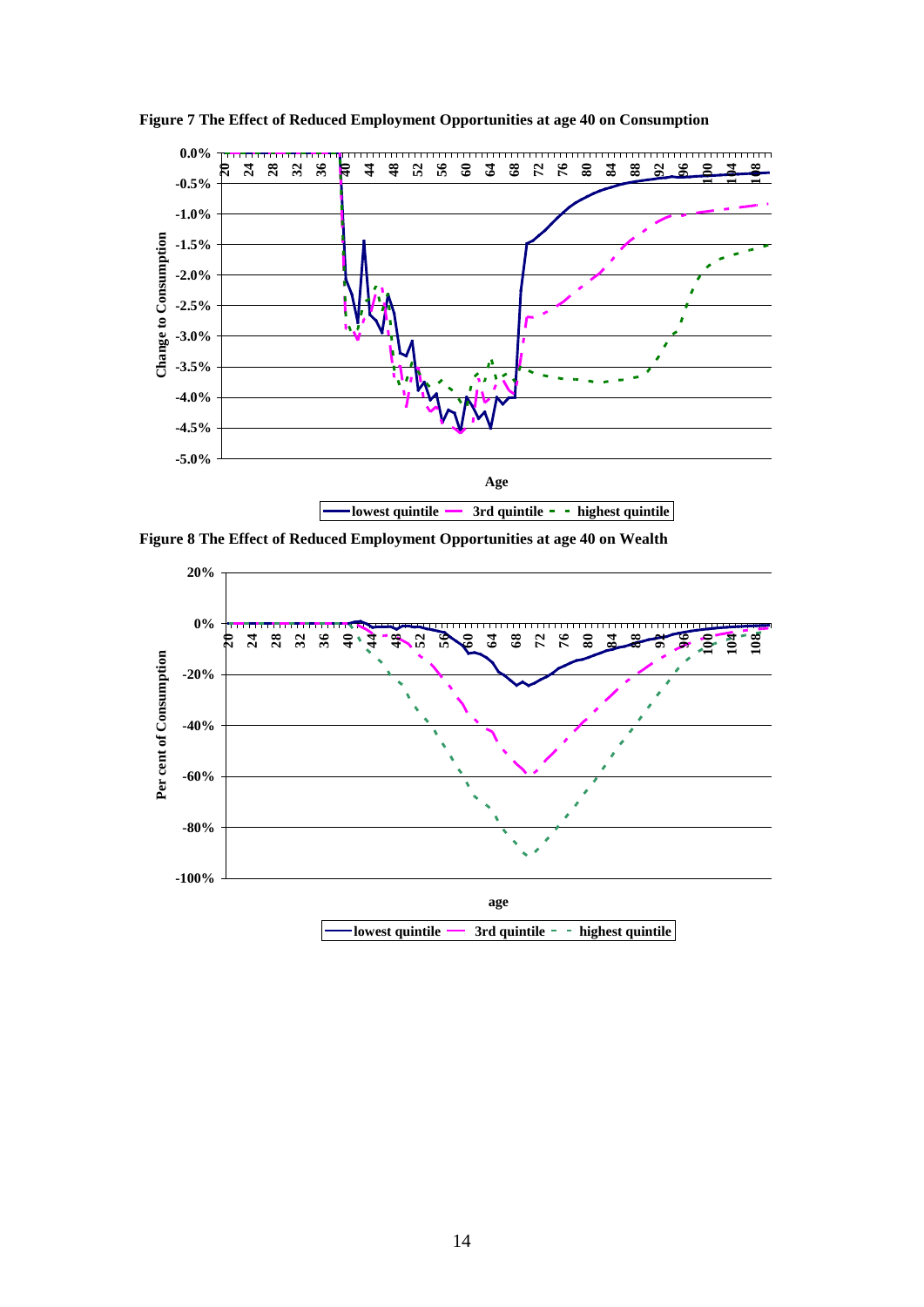

**Figure 9 The Effect of Reduced Employment Opportunities at Age 60 on the Proportion of People Employed**



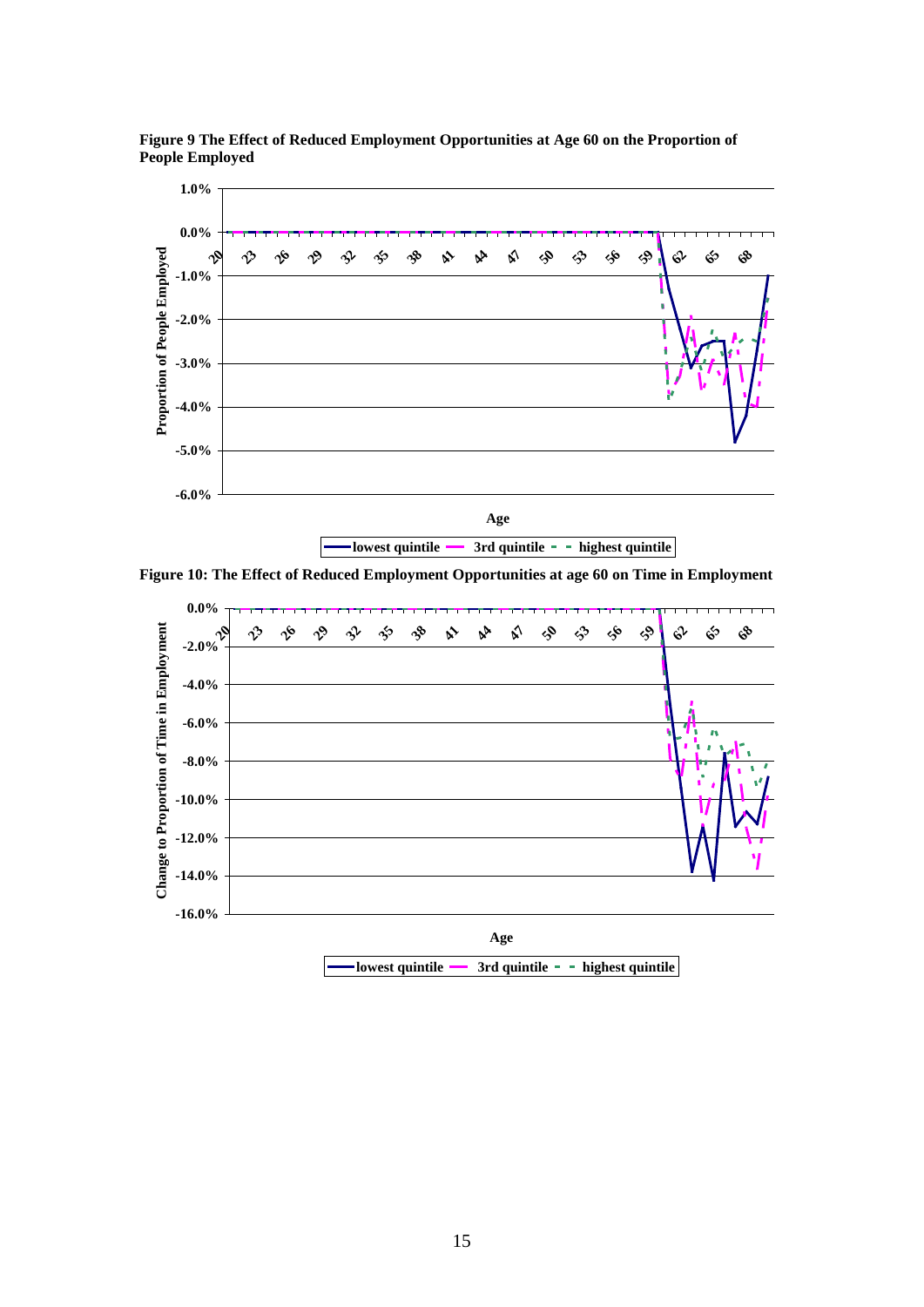

**Figure 11 The Effect of Reduced Employment Opportunities at age 60 on Consumption**

**Figure 12 The Effect of Reduced Employment Opportunites at age 60 on Wealth**

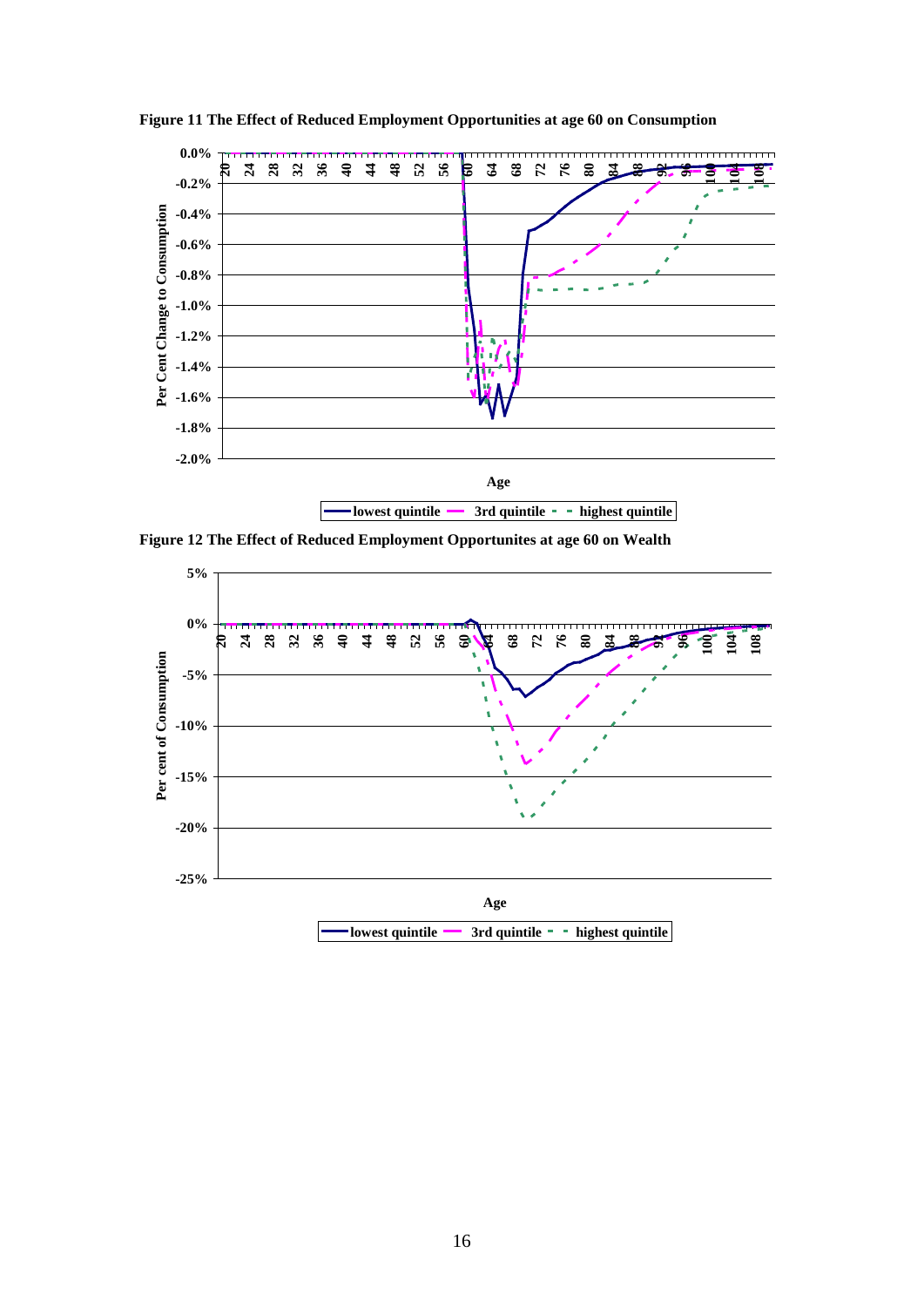## *The Effects of Capital Losses*

The core of any life-cycle model is that people save for their retirement. The resources from which they can finance life-time consumption are existing wealth and future non-property income. But in each period households are assumed to make a choice between more consumption goods and more leisure time; indeed this determines labour supply.

There are two key features of the model which underpin this. First, we assume that there is a degree of substitution between consumption and leisure, established mainly by examining the behaviour of people close to the retirement age. This substitution means that if labour supply is increased, then people are also likely to want to increase their consumption to compensate for the loss of leisure. Secondly, we assume that people cannot set their own hours of work but have to choose between working fulltime, working part-time and not working at all. Full time workers earn more per hour than do part-time workers, but some people nevertheless prefer part-time work to fulltime work. A desire to work more may result in people shifting from working less than they would like, in a part-time job, to working more than they would like in a full-time job. Since they cannot choose their own hours the question is which of these do they prefer.

The substitutability of leisure for consumption means that, if people work less than they would like – thereby consuming too much leisure – then they tend to compensate by spending less on goods and services. Conversely, if they work more than they would like, then they compensate for the lack of leisure by increasing their consumption on goods and services.

The implication of this is that any move towards increased labour supply is likely lead to an increase in consumption as fewer people have too much leisure and more people have too little leisure. Thus a capital loss which leads to an increased desire to work could easily be – and in our model is – associated with increased consumption of goods and services by people of working age. People who are retired obviously do not alter their labour supply so their consumption falls, as does the consumption of people close to retirement, for whom the pressure to save money as a result of the reduction in wealth is stronger than the desire to increase consumption to compensate for the excess loss of leisure.

Of course, to the extent that simulations might be expected to indicate a response to current circumstances, the overall state of the labour market may well mean that people cannot increase their labour supply at all. We address this point by providing two sets of simulations. The first shows the effects of the reduction to wealth on the assumption that the labour supply is fixed. People do not have any choice about how much they work, and therefore need to accommodate the entire impact of their reduced wealth by cutting back on consumption. The results of this exercise should be expected to bear some relation to a macro-economic analysis of the effects of a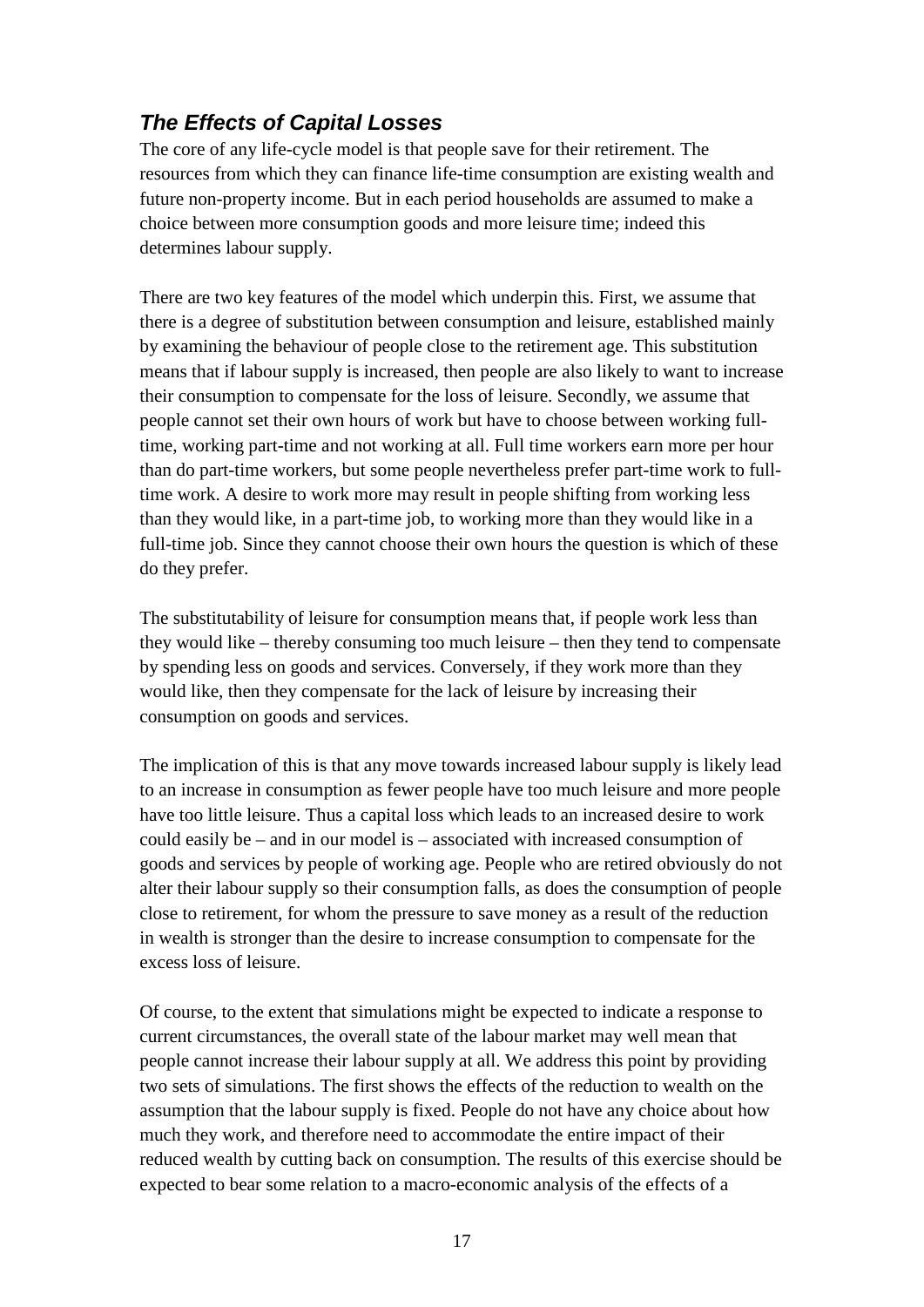reduction in wealth on consumption, based on a regression equation in which income enters separately.

The second set of simulations relax the constraint on labour supply, so that households are able to respond to the shock on their wealth on both the labour / leisure and consumption / savings margins. This exercise indicates what would happen if the economy were responsive to supply-side labour pressures. Comparing the two sets of simulations consequently helps to disaggregate the consumption and labour supply responses that are generated by our model.

As with the study of a shock to the labour market that is discussed in the preceding section, we carry out simulations to show the effects of a shock to wealth experienced at different ages. However there is no point in a simulation at age twenty because in our model no one has accumulated any wealth at that age and therefore cannot be affected by capital losses. On the other hand, while retired people are not affected by a reduction to employment opportunities they are affected by capital losses. We therefore carry out five simulations at ages thirty, forty, fifty, sixty and seventy, presenting results graphically at ages forty and sixty, but calculating our estimate of the macro-economic impact from all five simulations.

#### *Macro-Economic Impact*

Here we focus on the change in consumption as a proportion of the change in wealth. This short-term macro-economic propensity to consume out of wealth can be compared directly with macro-economic equations.

| <b>Proportion of the Change to Wealth</b> |      |
|-------------------------------------------|------|
| Labour Supply Fixed                       | 3.8% |
| Labour Supply Endogenous                  | 0.5% |

**Table 2 The Macro-Economic Impact of a 35% Fall in Wealth: the Change to Consumption as a** 

The figure of 3.8% compares with a figure of 3.5% for housing wealth and 1.25% for financial wealth derived from the time-series regression model of Barrell and Davis (2007) (see Barrell and Liadze, 2009). Their figures relate to 2006 and weighting these together by the proportions of housing and other personal sector wealth results in combined figure of 2.5%.

#### *The Effects of a Fall in Wealth with Labour Supply Fixed*

We show in figures 13 and 14 the impact of the fall in wealth for forty-year olds. All three population quintiles reported in the respective figures tend to respond to the fall in wealth in a very similar way, albeit subject to different magnitudes of response. It is not very surprisingly that the largest responses should be observed for the top quintile, given that that population group suffers must substantially as a result of the shock to their circumstances.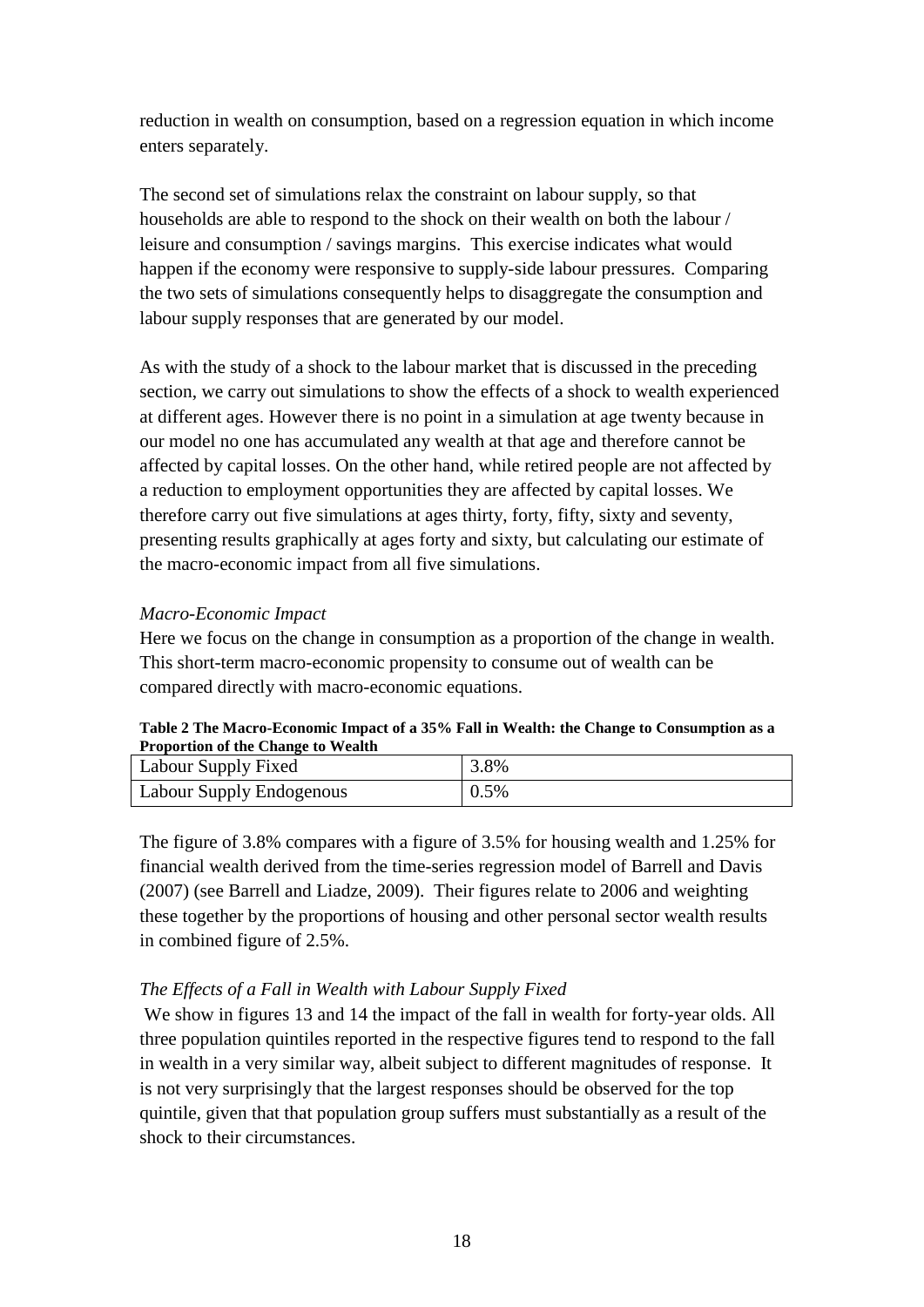Figure 13 indicates that households cut back on their consumption most substantially in the year following the negative shock to wealth. Households "rush" to recover the savings that they have lost, because the earlier that savings are accrued, the higher the consumption that can be financed in retirement (due to the compound return that is earned). As the lost savings experienced as the result of the shock are off-set by higher rates of saving following the shock, households find that they can relax as they approach retirement. A slight discontinuity in consumption behaviour about age 65 is evident for households in the lowest and middle quintiles, due to the interaction between credit constraints and reduced pension savings that these households experience (at age 65, households are considered to gain access to their pension savings).

Figures 15 and 16 show similar results for sixty-year olds. The fall to consumption is much sharper because, by this age, almost all of the wealth needed to finance retirement has been accrued. Relative to retirement consumption the loss is much greater.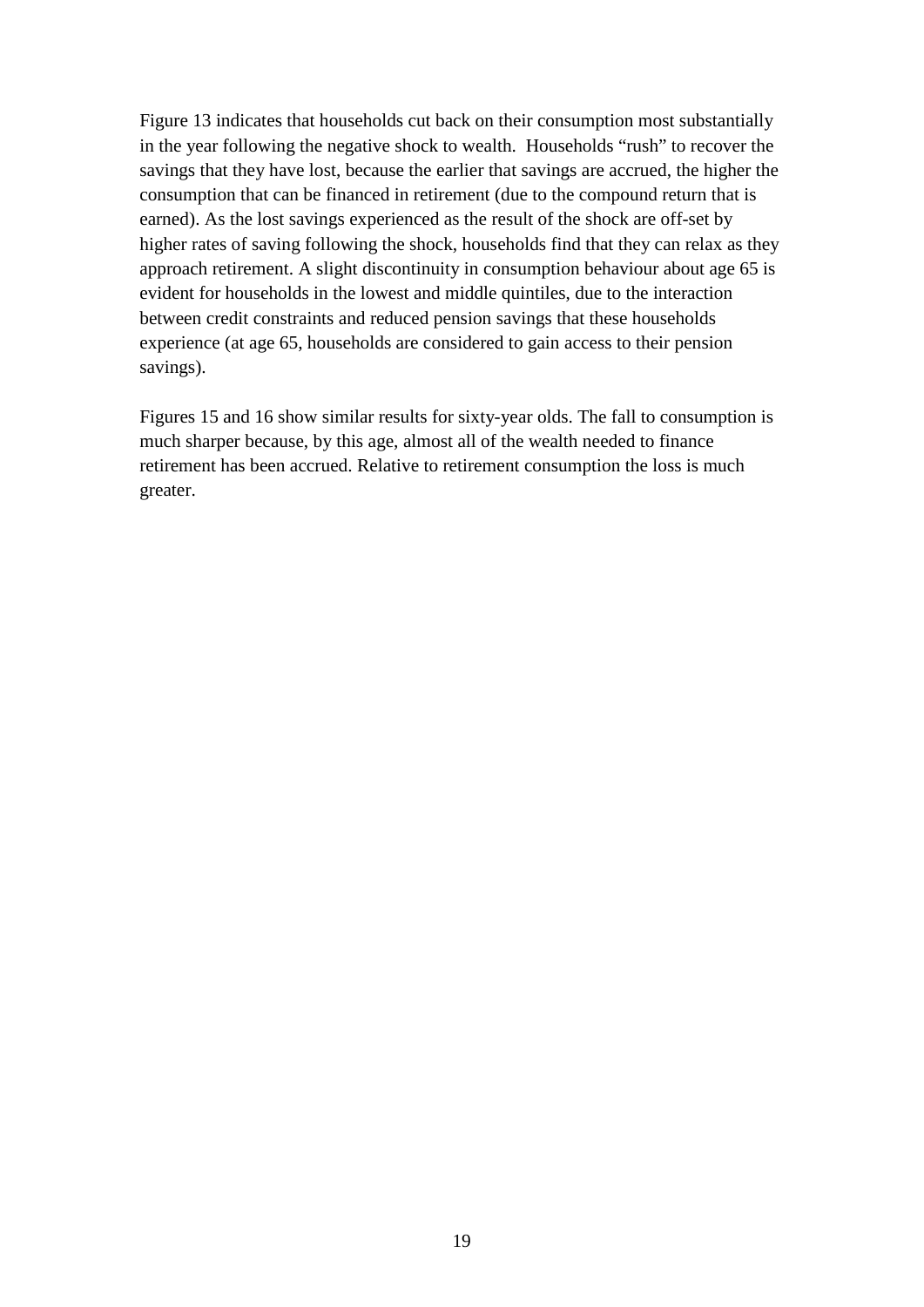

**Figure 13 The Change to Consumption after a 35% Fall in Wealth at Age 40. Labour Supply Fixed**

**Figure 14 The Change to Wealth after a 35% Fall in Wealth at Age 40. Labour Supply Fixed**

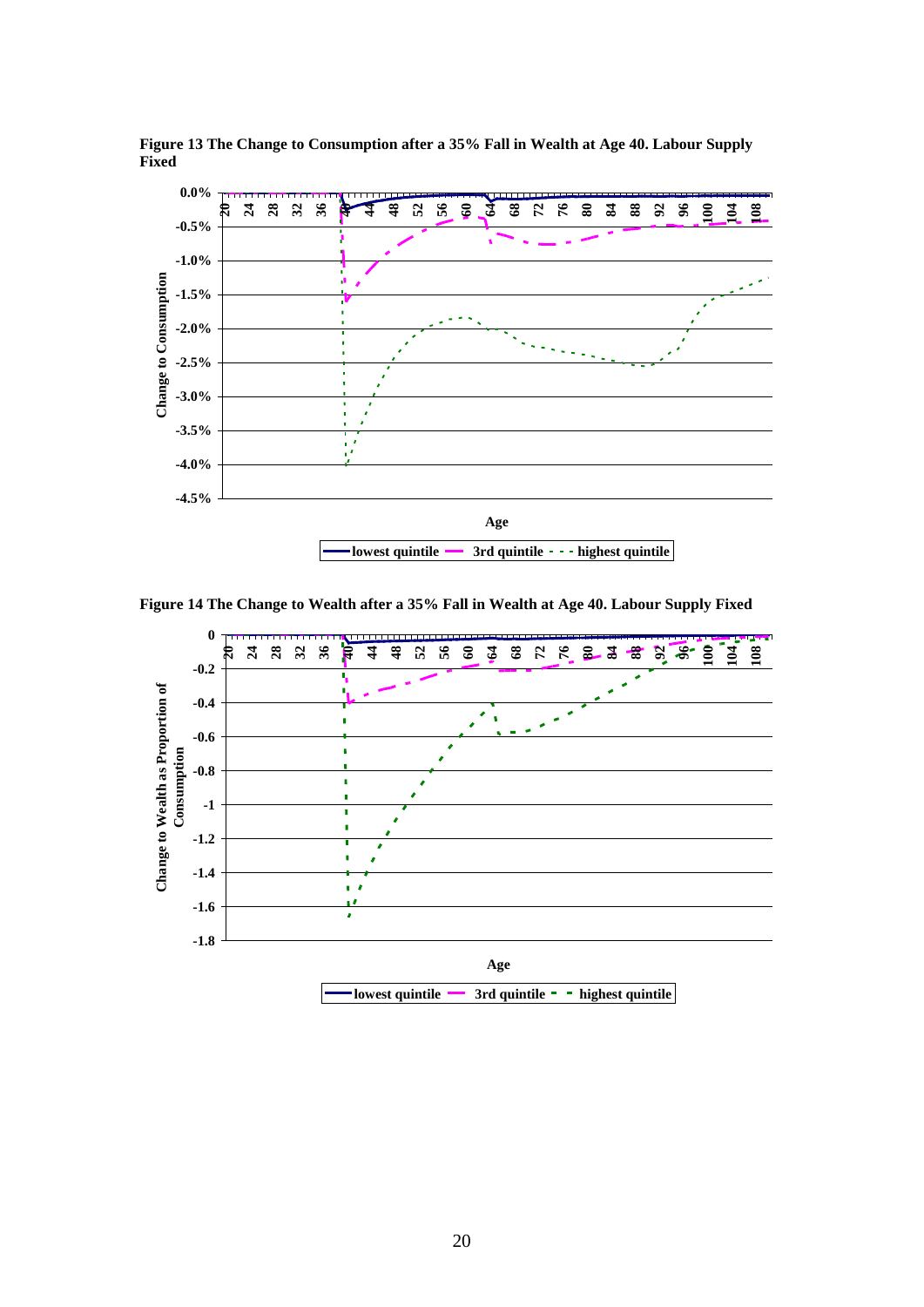

**Figure 15 The Change to Consumption after a 35% Fall to Wealth at Age 60. Labour Supply Fixed**

**Figure 16 The Change to Wealth after a 35% Fall in Wealth at Age 60. Labour Supply Fixed**

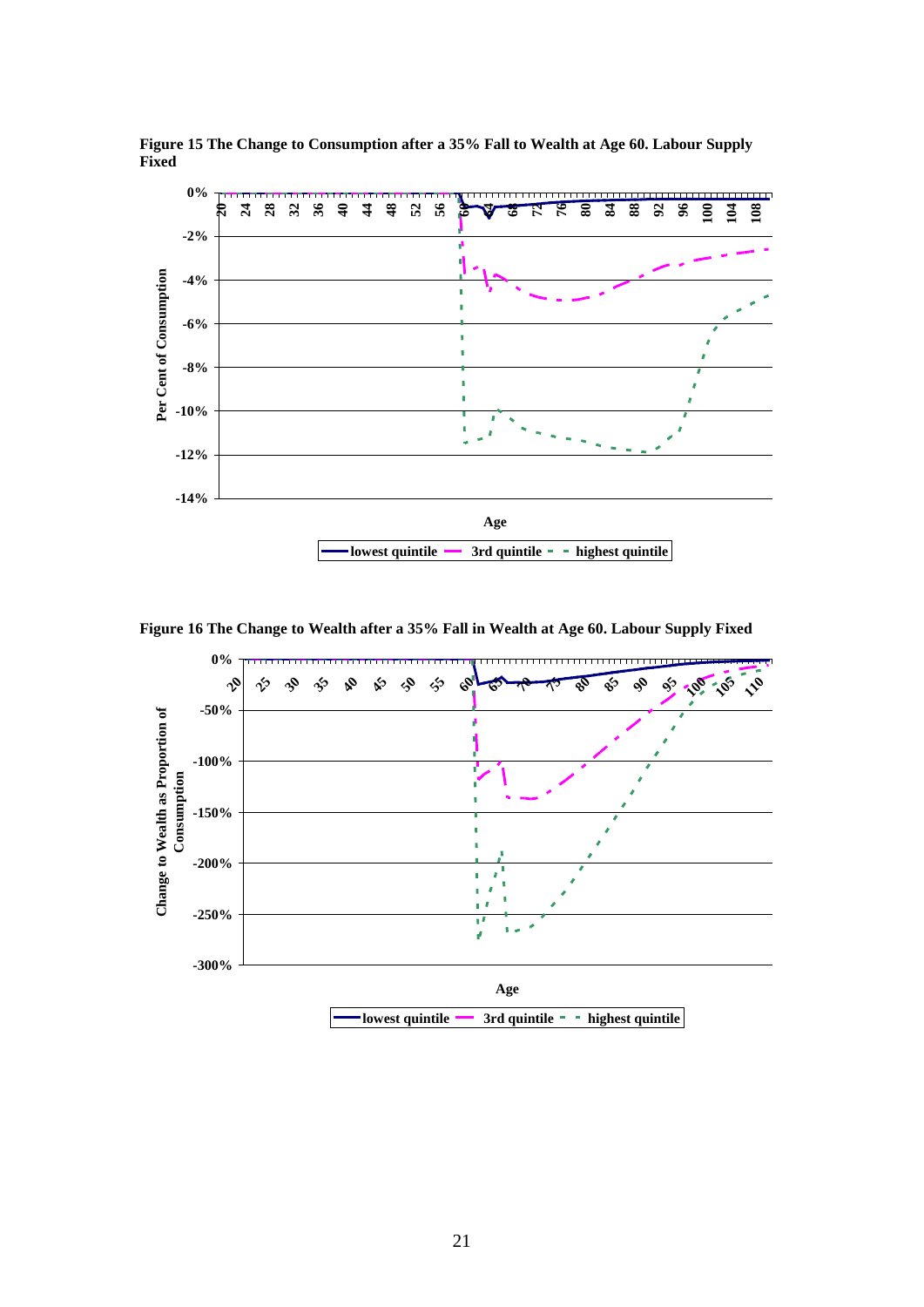#### *The Effects of a Fall to Wealth with Labour Supply Variable*

As the earlier discussion has indicated, much of the effect of a fall to wealth for people who are neither retired nor close to retirement can be taken up by an adjustment to labour supply, and the fact that labour supply is not completely variable leads to a situation where consumption can actually increase after a fall to wealth. This is shown in figures 17-22.

For someone who is aged 40 at the time of the capital loss, the proportion of time spent in employment does increase and the consequence is that consumption increases rather than falls, although to top quintile does let its consumption dip after a few years. Once people reach retirement the fact that the reduction to wealth has made them worse off over the life-time shows clearly. Retirement consumption is reduced and the effect is most marked for the top quintile.

60-year olds also increase their labour input in response to a capital loss. But the impact on their remaining life-time consumption possibilities is much greater than is the capital loss at age forty. Thus, despite the labour supply effects mentioned earlier consumption falls. Comparison of [Figure 20](#page-23-0) with [Figure 17](#page-22-0) shows how much larger the impact is on the retirement consumption of sixty-year olds than of forty-year olds.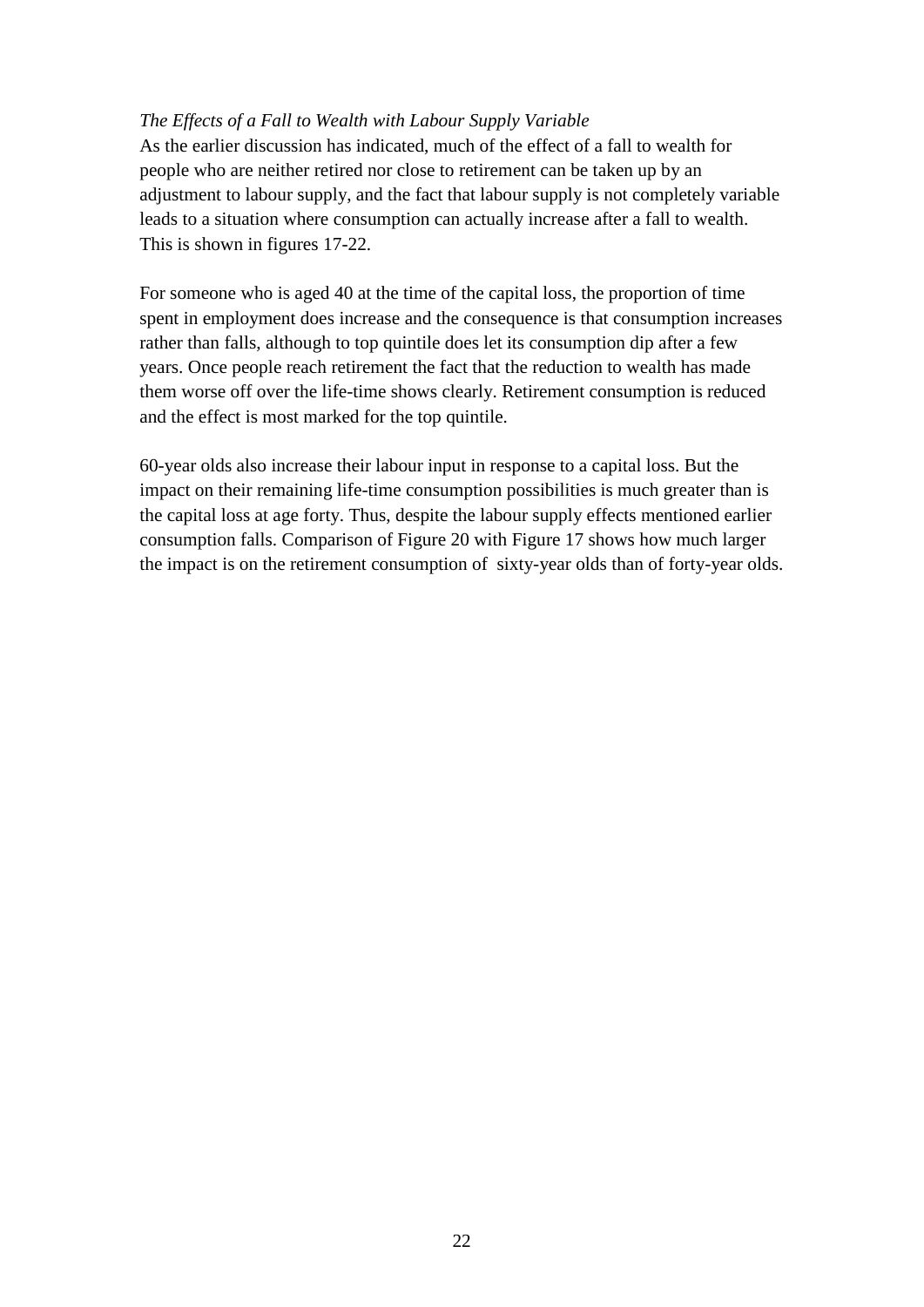

<span id="page-22-0"></span>**Figure 17 Consumption after a 35% Fall to Wealth at Age 40**



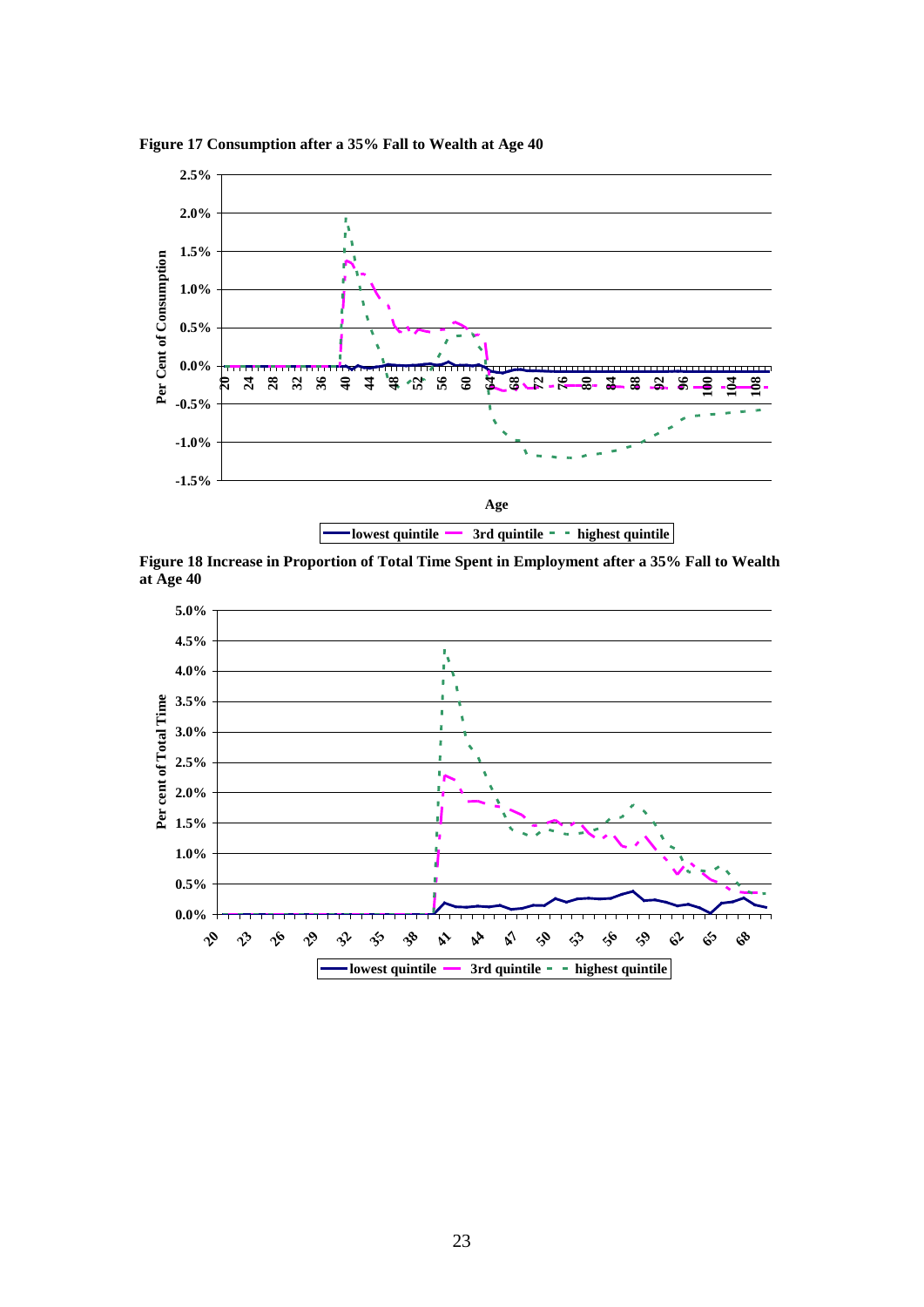

**Figure 19 The Effect of a 35% Fall to Wealth at Age 40 on Wealth**

<span id="page-23-0"></span>**Figure 20 The Impact on Consumption of a 35% Fall to Wealth at Age 60**

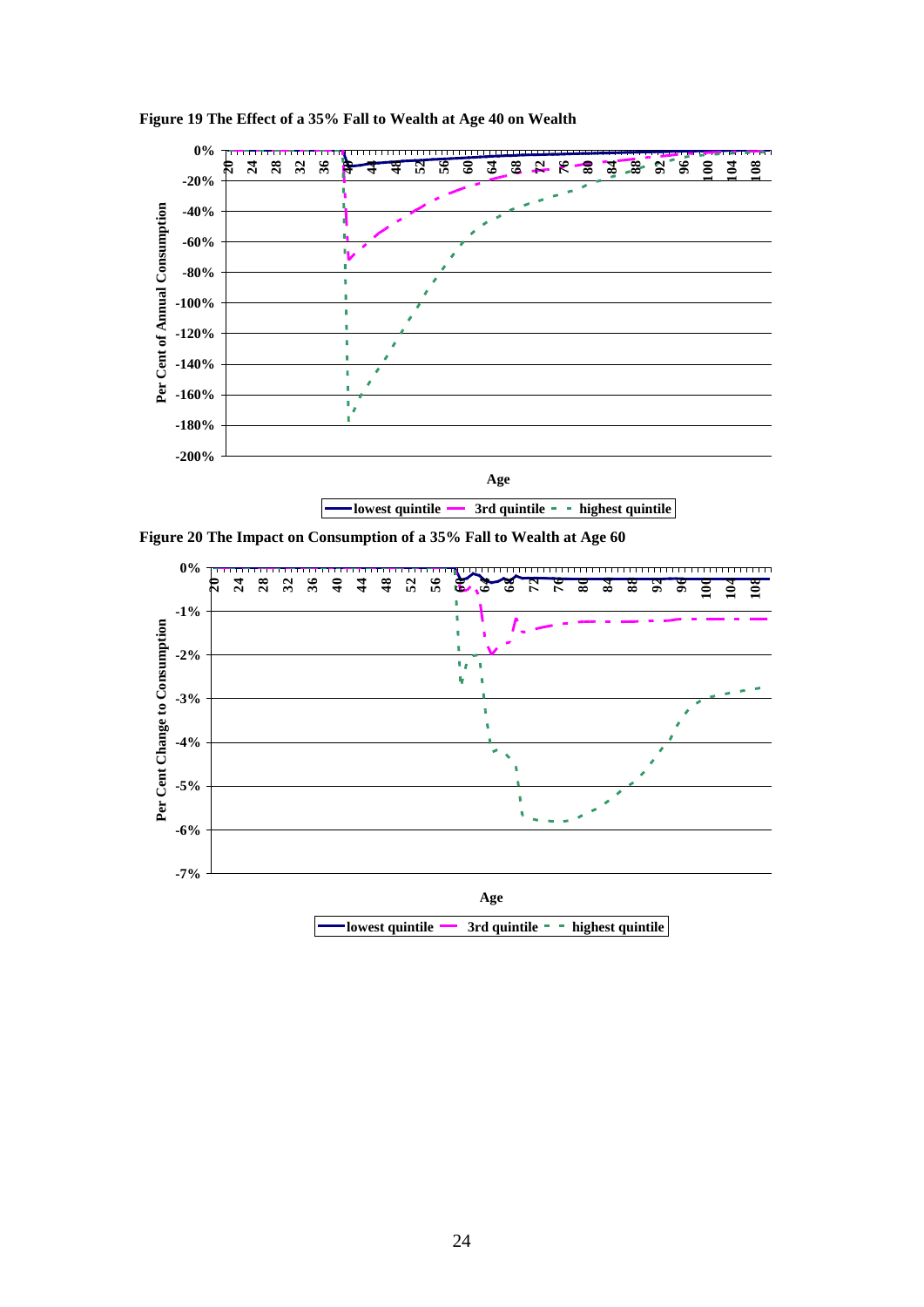

**Figure 21 The Impact on Employment of a 35% Fall to Wealth at Age 60**

**Figure 22 The Impact on Wealth of a 35% Fall to Wealth at Age 60**



## **Conclusions**

The analysis here shows how a simulation model can be used to explore the way in which macro-economic disturbances affect people of different ages and in different circumstances differently. A general reduction to employment opportunities reduces the proportion of people employed in the bottom quintile when aged fifty and over much more than it affects all younger people and even those over fifty in higher quintiles. This reflects the fact that people aged fifty and over in the bottom quintile derive relative little benefit from work as compared to relying on benefits such as invalidity benefit or, once over the age of sixty, on the minimum income guarantee.